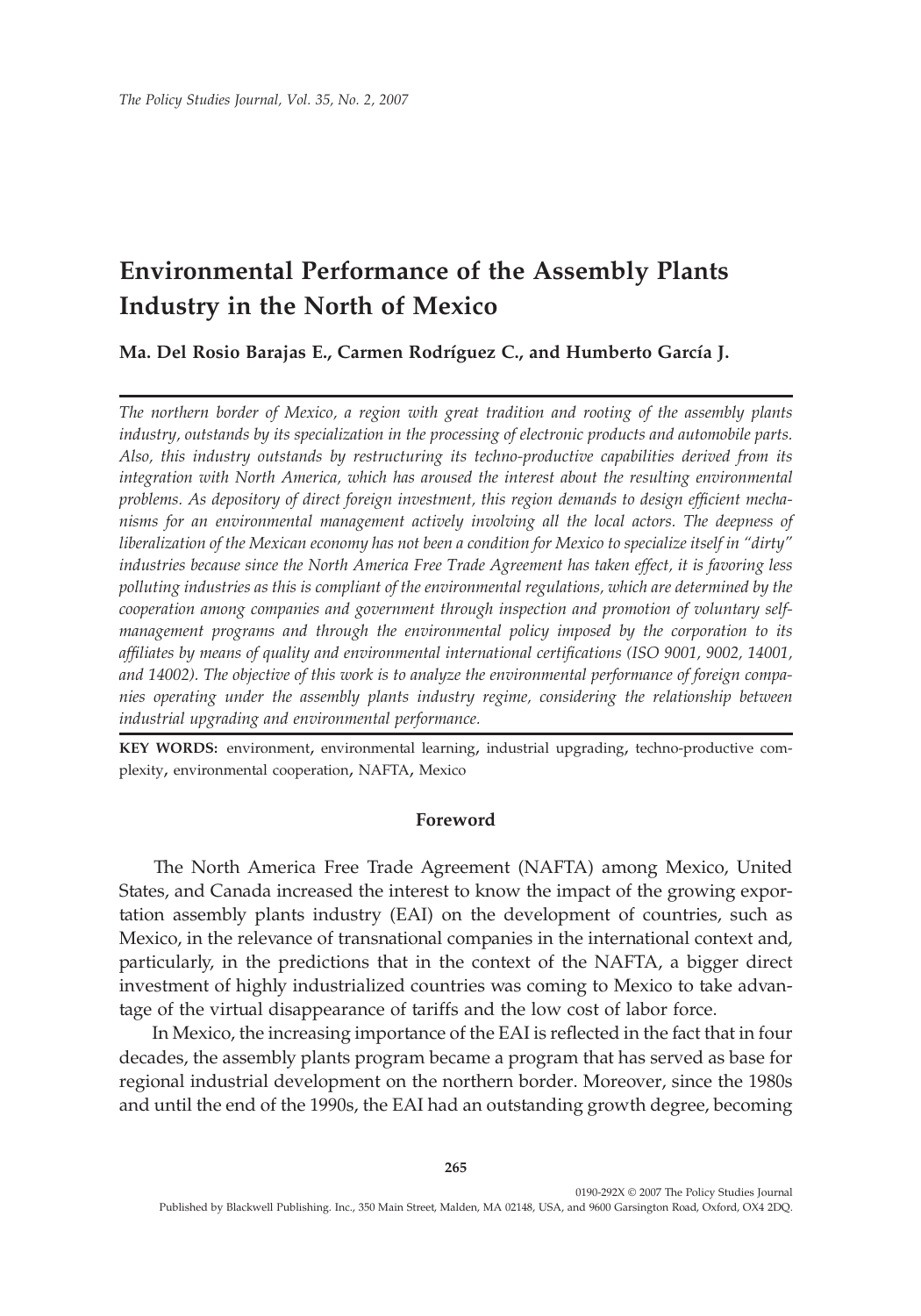the most important exporting industrialization model of Mexico and, at least until mid-2001, one of few dynamic cores of nontraditional exportations and highly competitive worldwide (Mortimore, 2000).

The maquiladora industry is part of the international economy, as a result of this, there has been a press for international companies to improve their environmental management systems as competence requirement (Constantino, 1996; Porter and Van Der Linde, 1995). After NAFTA was signed, the Mexican government had the need to strengthen the institutional framework for environment protection, restructuring and creating the institutions on the matter (Ministry of Environment and Natural Resources [Semarnat] and Federal Ministry of Environmental Protection [Profepa]) and the judicial instruments of normative observance (General Law of Ecological Balance of Environmental Protection [LGEEPA]). This entire institutional environment partially weakened the argument that liberalization would create a "paradise" in the country for the more polluting companies (Gallagher, 2000; Jenkins, 2003, p. 97; Schatan, 2000). Even if the idea persists that there was little advancement in the design and the taking of policy mechanisms to mitigate the environmental impact of the trade increase (Nauman, 2001, p. 2).

On account of an evolutionary process in which the EAI has been immersed, learning capabilities arise for the environmental framework. As a result, the industry under study has introduced clean environmental technologies, has created departments and/or positions to manage cutting-edge environmental technologies, to incorporate certification processes and to improve personnel training in handling toxic substances, and also has implemented protocols for pollutant disposal, among other aspects.

The objective of this work is to analyze the environmental performances of foreign companies operating under the assembly plants industry regime. In order to achieve this, we develop *techno-productive complexity levels* and principal components methodology to analyze the current differences in their environmental performance, which will refer to the existing relations between industrial upgrading<sup>1</sup> and environmental performance.2 We also use an environmental performance index (EPI) in order to identify those variables which are more sensible to environmental performance.

Our hypothesis suggests that the necessity to implement environmental protection measures is associated with the level of the manufacturing evolution of assembly plants. It is expected that higher levels of techno-productive complexity implies greater possibilities for the plants to reduce the negative environmental impacts in the border region where the EIA is located.

We have organized the article as follows: in the first section, there is a discussion about the company as a place of learning and about the construction of productive and environmental competences; in the second section, there is the methodology which supports the empirical analysis of the techno-productive levels and their environmental performance; in the third section, there are exposed the results of the empirical analysis of the survey in relation to the EIA and its environmental performance, and a brief description of the institutional framework for environmental protection in Mexico since the signing of the NAFTA, as well as the EPI; and in the fourth and last section, the conclusions and recommendations are exposed.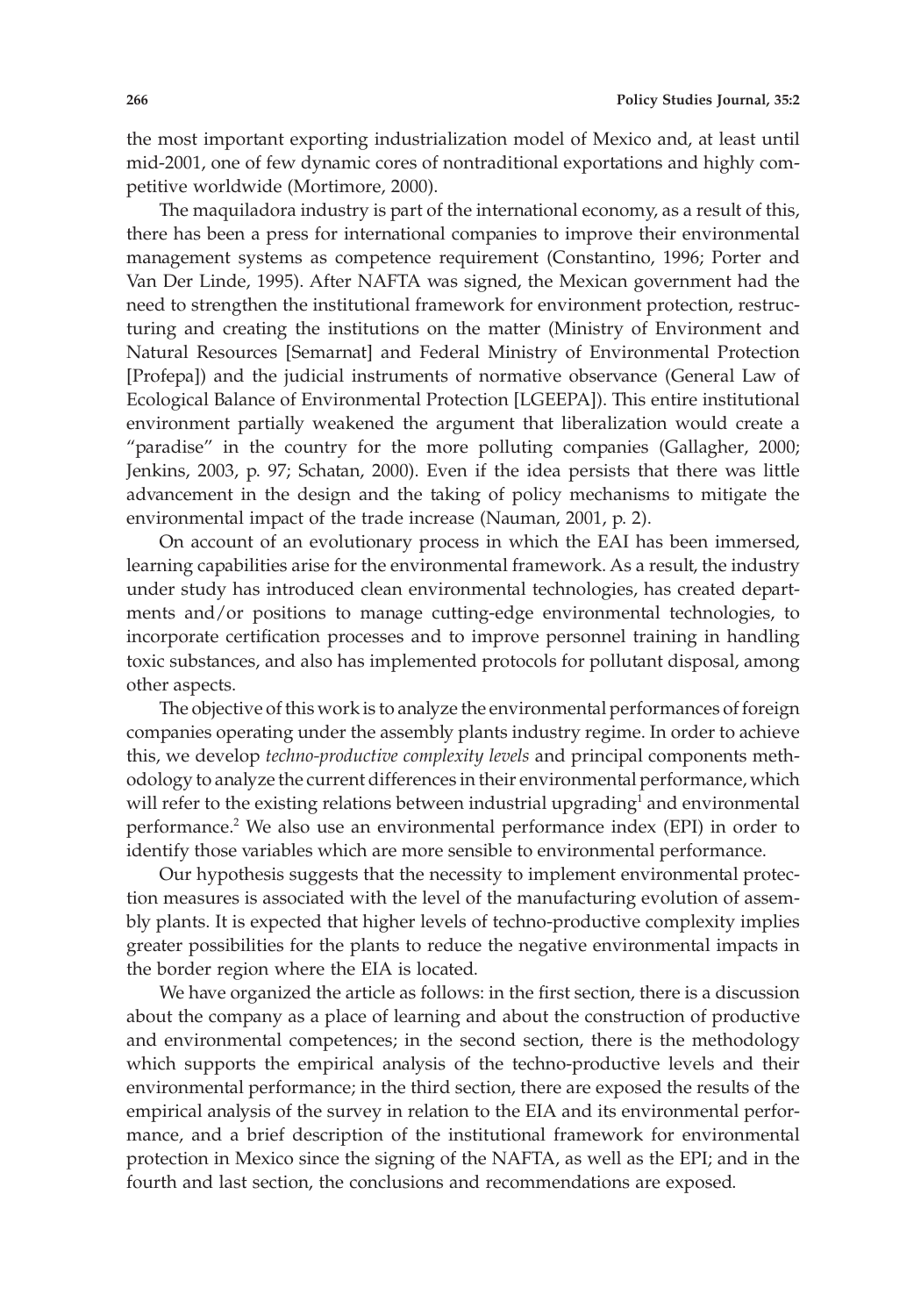## **1. The Company as a Place of Learning and Social Construction of Productive and Environmental Competences**

There are several studies (Carrillo, García Jiménez, & Gomis, 2004; García Jiménez, 1999, 2002; Méndez, 1995; Mercado, 2001; Montalvo, 2002, 2004) regarding the relation between technological and organizational capabilities of assembly plants and their environment. Generally, these researches support the idea that environmental performance of the EIA has been positively impacted by the implementation of quality certifications of ISO 9000 type and, particularly, those of ISO 14001 type, in addition to the productive and technological transformations that have made possible an improvement of the plant's organization, and human resources allocated to the environmental protection (Buitelaar, Padilla, & Urrutia, 1999; Carrillo, Mortimore, & Alonso, 1999; García Jiménez, 1999; González & Barajas, 2004). However, the specific connection between the productive evolution and the environmental performance is an analytical line that is constantly in construction because of the diversity of conceptual parameters that are used to characterize the technological and organizational change of the assembly plants (Alonso & Carrillo, 1996; Barajas & Rodríguez, 1989, 1990; Barajas, Rodríguez, & Almaraz, 2004; Brown & Domínguez, 1989; Carrillo & Hualde, 1997; Gerber, 1999; González & Barajas, 2004) as guidelines to measure their environmental performance (García Jiménez, 1999; Kopinak & Guzmán, 2005; Lara Valencia, 2004; Mercado, 2001; Montalvo, 2002, 2004; Rojas, 1996; Schatan & Castilleja, 2005; Schatan, 2000; Stromberg, 2005).

According to Wisner and Epstein (2005, p. 5), in the review of literature known as "resource-based view of the firm" (RBV), the companies get a strategic advantage through the development of resources generating value, which are scarce and difficult to imitate. Moreover, environmental protection resources are among these resources.<sup>3</sup> The same author adds that a proactive environmental strategy needs to be coordinated through what is called functional capacities and these should be immersed in the culture of the organization.

Despite the entry in force of the NAFTA, the assembly plants currently find themselves in the most serious predicament in their history because even if they are more and more competitive as plants, as a sector they lose competitiveness (Carrillo & Gomis, 2003). However, we have to admit that agreements such as the NAFTA exerted pressure on the Mexican government to strengthen the implementation and follow-up of environmental regulations (Wisner & Epstein, 2005, p. 6). Furthermore, because of its heterogeneity in their competitive scales, not all the companies are equally ready to face the new challenges of globalization (Barajas et al., 2004; Gerber & Carrillo, 2002, 2003), even beyond the so dissimilar regional trajectories that have followed the border assembly plants of the north and south (De la O & Quintero, 2002).

Traditionally, the study of the environmental behavior<sup>4</sup> of assembly plant companies has its origin on the concern to understand the process through which the agents take new attitudes in the face of environment (Brown, 1998; Domínguez, 1998, 2005; Montalvo, 2004). The nature of economic incentives needed for companies to assume a productive behavior in favor of the environmental protection has been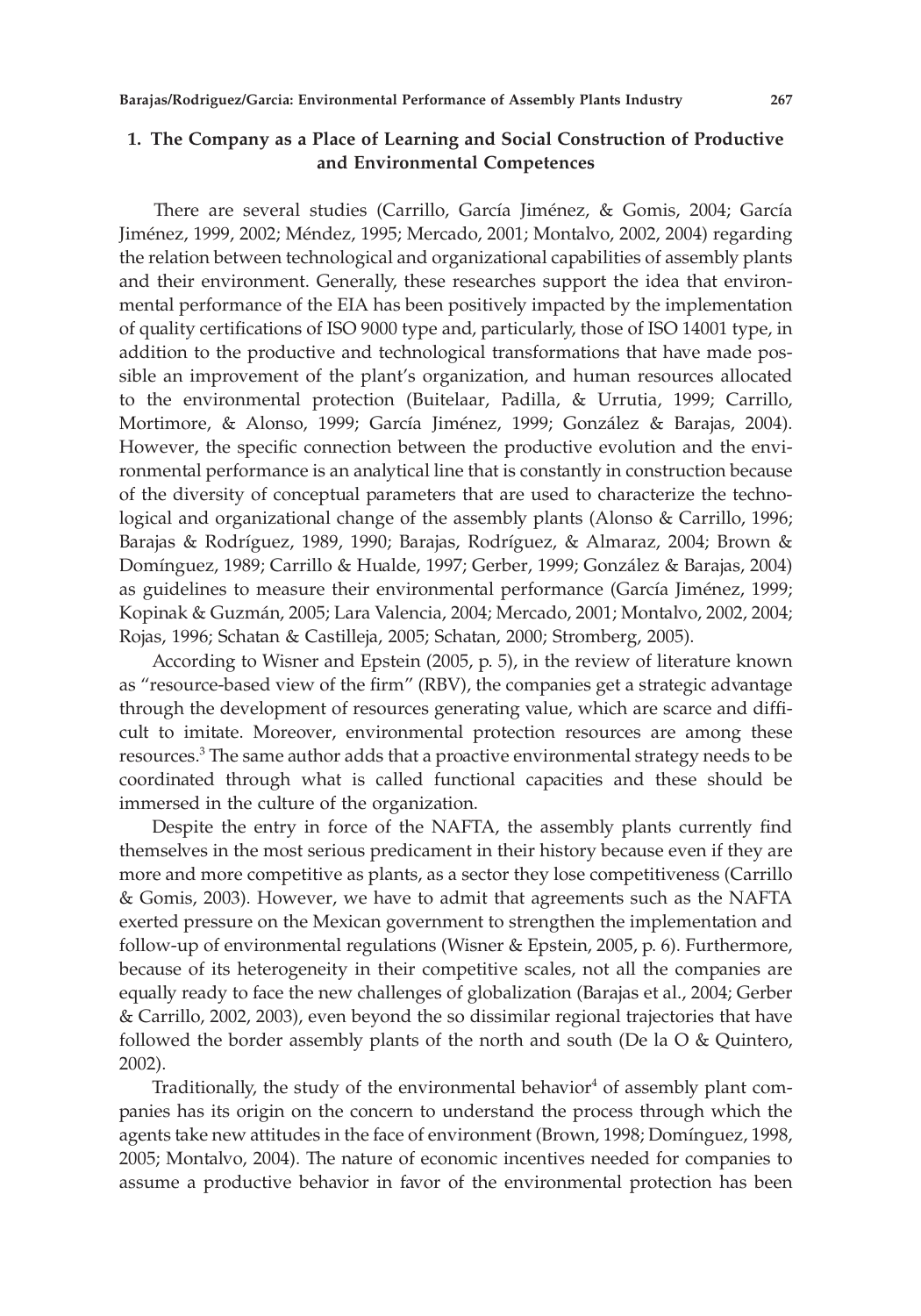explored (Rojas, 1996; Mercado, 1999). The explanation in these researches about behavior of economic agents is based on the assumption that those who have perfect information regarding the set of environmental options they have available, whose rational orientation allows them the option of maximizing their marginal utility.

In these works, the assumptions of "unlimited rationality" and "perfect information" are parameters of orientation on decisions of economic agents explaining environmental behavior, which characterizes agents' perception as unhistorical and homogeneous. It is regarding the possibilities of these actors to apply rational choice and equal terms to access environmental options offered in the market. This vision leaves out the role of institutions (i.e., governmental and corporative) on the reorientation of environmental behavior of economic agents (Casalet, 2002). In turn, it does not consider the learning processes with which the best options for improving its environmental performance are chosen. As a result, the environmental behavior of a company is analyzed as an abstract and remote dimension to interactions with its environment.

As for Montalvo (2004, p. 74), some of the effects of strategic technological trajectories are related to the costs and the performance of products and processes and their integration to a socioeconomic context, which includes cumulative knowledge and abilities, productive capacities, infrastructure, regulations, social rules, and lifestyle of people.

In contrast, an additional focus to observe the environmental behavior of companies consists of considering a firm as an economic agent with imperfect information regarding the set of possible environmental options, acting with rationalities quoted to its operation setting, and where its marginal utility is not necessarily maximized. With this focus, the construction of environmental routines and capacities to the interior of assembly plants is a product of techno-productive learning process and of its internal social organization in a defined institutional context (Dosi & Malerba, 1996; García Jiménez, 1999; Magnusson & Ottoson, 1997; Nelson & Winter, 1982).

Within this perspective of rationality, we can place what was exposed by Wisner & Epstein (2005, p. 7) in the sense that companies tend to invest in environmental capacities because environmental regulations are seen as a supplementary effect of the industrial performance. Moreover, as Kopinak (2002, p. 15) affirms, as the industrial plant includes greater number of operations in its production, also the danger of a greater disposal of hazardous residuals<sup>5</sup> increase, therefore, a more aggressive environmental policy is required.

On account of these circumstances, our hypothesis implies that there is a need to observe the environmental behavior as a product of technological and productive learning processes that, in the case of assembly plants, are a result of the overlapping of local and global conditions converging into its operational function. As seen in Figure 1, at the local level, we have influence exerted by the application and compliment of environmental regulations, while at the global level, there are productive and environmental trends transferred to assembly plants through their corporative network.6 In this sense, environmental behavior is not only a product of different phases of productive upgrading (with learning processes and creation of specific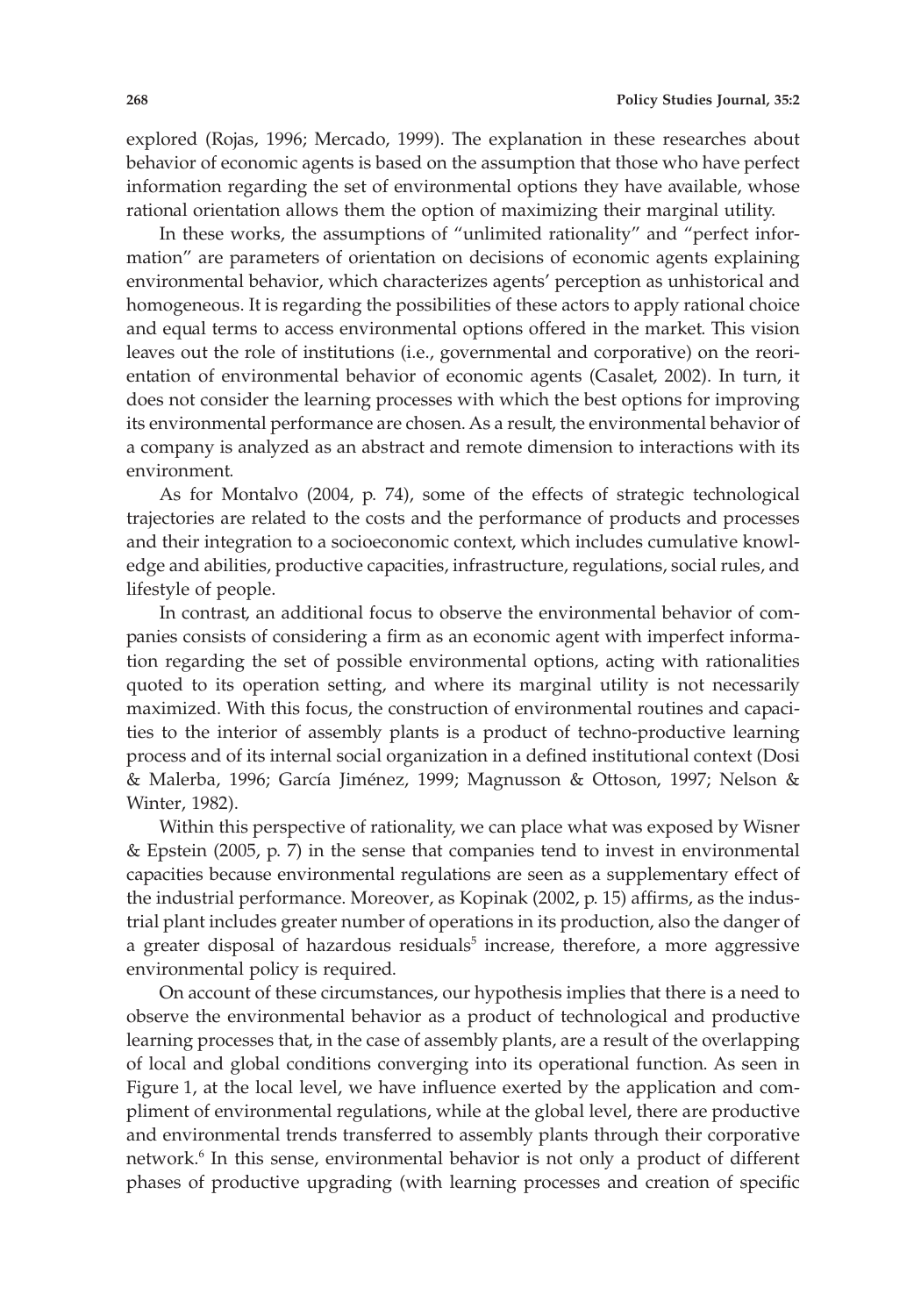

**Figure 1.** Conditioning Elements of the Environmental Behavior of Assembly Plants. *Source:* Own elaboration.

environmental competences), but also is the way how environmental behavior impact them.

Thus, the "limited rationality" and the "imperfect information," as theoretical principles, allow us to come closer to the relationships between the productive and the environmental competences, not as a static and monolithic connection, but as a dynamic interaction that corresponds to the different levels of industrial evolution.

Based on what was exposed above, the analysis of environmental performance regarding industrial upgrading<sup>7</sup> has, as baseline, the following assumptions: Any activity having as objective the environmental protection has economic expenses in addition to normal expenses of a company, and economic actors (in this case, the plant, the production and the environment managers) take decisions based on limited rationality, according to which, the productive learning, the nature of its relationship with its corporative network, and the regulations are elements guiding the environmental behavior of the plants.

#### **2. Methodology**

To compare our hypotheses, we used a survey of the research project *"Technological Learning and Industrial Upgrading: Perspectives for the Formation of Abilities of Innovation in the Assemblies Plants of Mexico*"8 that the El Colegio de la Frontera Norte (The Colef) completed in the year 2002 to 298 managers of assembly plant companies, in three border cities of the north of Mexico: Tijuana, Mexicali, and Ciudad Juárez, and in the electronic and auto parts sectors and among their suppliers. The results of this survey allowed us to evaluate the techno-productive and organizational profile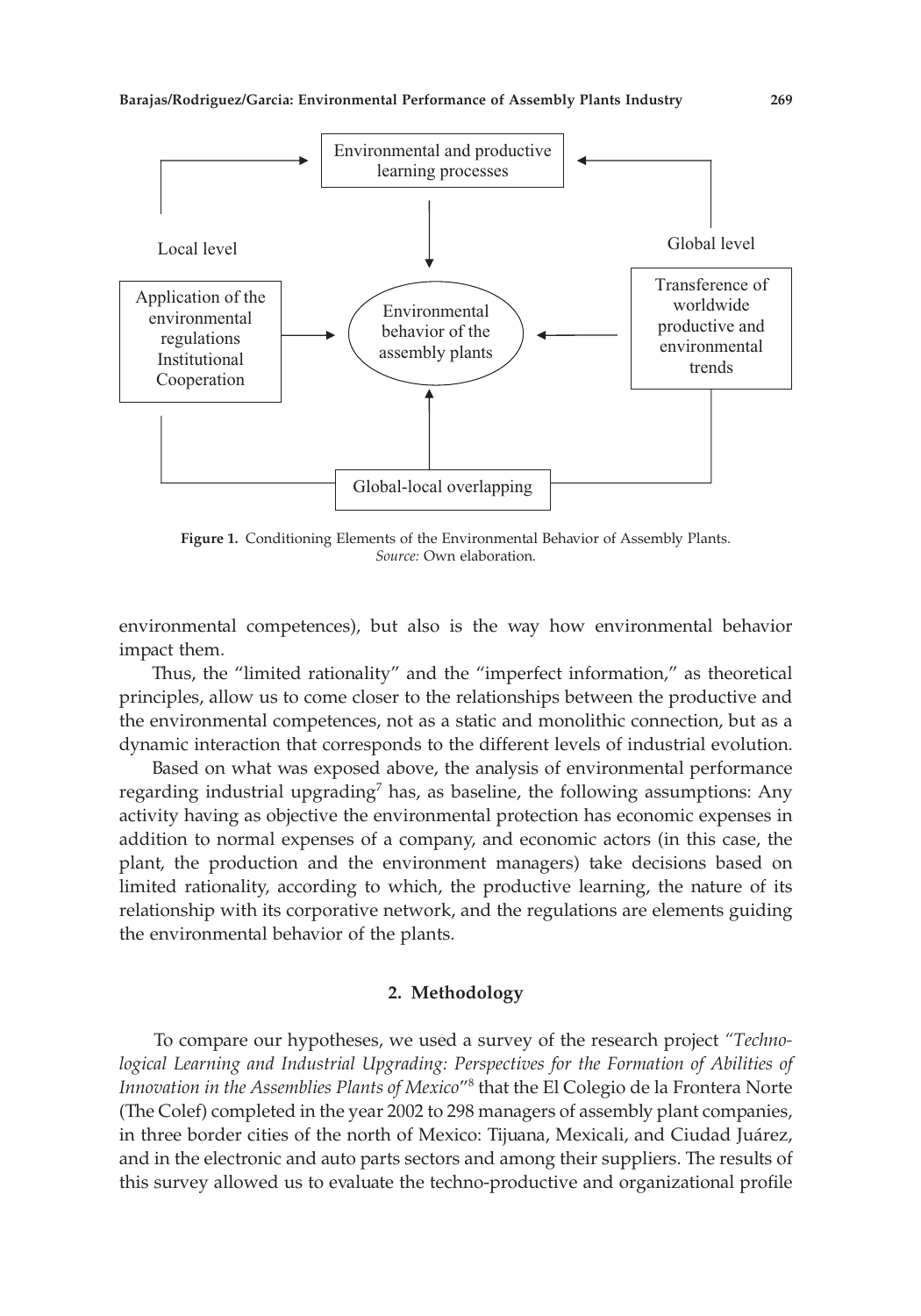| <b>Basic techno-productive complexity (BT-PC)</b>           |
|-------------------------------------------------------------|
| (Indicators)                                                |
| 1.- Assembly of parts, components or subassemblies          |
| 2.- Assembly of final products                              |
| 3.- Packaging                                               |
| Intermediate basic techno-productive complexity (IBT-PC)    |
| (Indicators)                                                |
| 1.- Manufacturing of components                             |
| 2.- Automatic insertion of components                       |
| 3.- Plastic Injection                                       |
| 4.- Product Testing                                         |
| Intermediate advanced techno-productive complexity (IAT-PC) |
| (Indicators)                                                |
| 1.- Manufacturing of final products                         |
| 2.- Tools manufacturing                                     |
| 3.- Machinery and equipment manufacturing                   |
| 4.- Machining                                               |
| Advanced techno-productive complexity (AT-PC)               |
| (Indicators)                                                |
| 1.- Product design                                          |
| 2.- Research and development (R&D)                          |
| 3.- Elaboration of blueprints                               |

**Figure 2.** Techno-Productive Complexity Levels. *Source:* Own production based on several authors and in the Colef Survey, 2002.

of the EIA, as well as its participation in the learning and industrial upgrading processes. Included in this profile are: (i) the incorporation of environmental issues to specific activities of the organizational structure (departments); (ii) the investment on environmental technologies; (iii) the way those are acquired; (iv) the innovation processes in the area; (v) the participation on certification processes such as the ISO 14001 and 14002; and (vi) the measures for environmental protection.

The procedure to check our hypotheses included the determination of the techno-productive evolution based on the methodology of abilities complexity (Bell & Pavitt, 1992, p. 4; 1995) with which we determined: (i) the groups of complexity in which we classified the companies in accordance with their learning and innovation abilities into four levels: basic, intermediate basic, intermediate advanced, and advanced; (ii) analysis of environmental behavior by type, considering only two of the main techno-productive levels of complexity: basic and intermediate advanced; and (iii) construction and analysis of the environmental performance index (EPI).

In Figure 2, there is the group of indicators used to create the different levels of techno-productive complexity. A regression analysis was used to obtain the differentiated weight resulted among the four groups described in the diagram, which constitute the four levels of tecno-productive complexity. The procedure followed was through the application of a statistical processing consists of the dichotomial recoding of the variables selected of the survey applied in order to homogenize them and obtain their statistical values by means of the regression analysis through the SPSS software.

Theoretical value =  $w_1X_1 + w_2X_2 + w_3X_3 + ... + w_n X_n$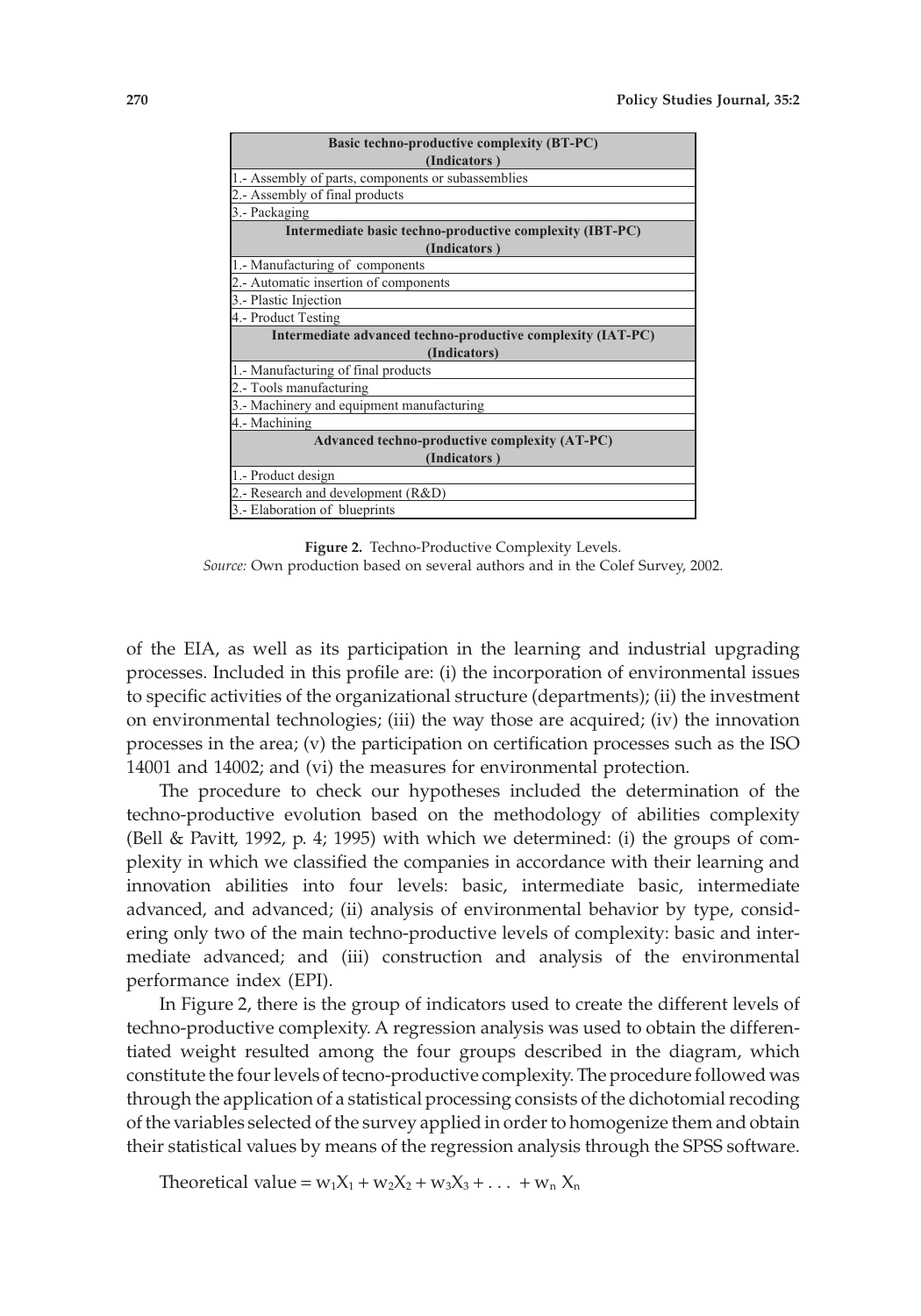Where  $X_n$  is the observed variable and  $W_n$  is the determined pondering for multivariate technique. The variables we use to build an equation are the folllowing:

Basic techno-productive complexity  $(BT-PC) = X_1$ Intermediate basic techno-productive complexity  $(IBT-PC) = X_2$ Intermediate advanced techno-productive complexity (IAT-PC) = *X*<sup>3</sup> Advanced techno-productive complexity (AT-PC) = *X*<sup>4</sup>

Also, we used a principal components method to analyze which are the main environmental problems that the assembly plants are confronted with. For other dimensions of our examination, this technique cannot be used.

The EPI was created based on the variables related with human and financial resources that the plants allocate for the environmental protection.

## **3. Research Findings: Productive Evolution and Environmental Behavior**

In this section we present, first, a brief discussion about institutional framework for the environmental protection in Mexico. Second, the main results of the research characterizing the environmental performance of the assembly plants.

## *3.1. The Institutional Framework of Environmental Protection in Mexico*<sup>9</sup>

Once the NAFTA was signed, the idea that Mexico would become a "paradise" for the polluting companies of the United States and Canada was extended. The existence of more relaxed regulations compared to those of our trade partners motived that Mexican government had begun with a restructuring process of institutional framework devoted to environmental protection. The creation of the Semarnat and the Federal Ministry of Environmental Protection (Profepa), along with the amendments to the LGEEPA, were part of this institutional strengthening required to soften the critics of environmental groups of the United States and Mexico.<sup>10</sup> In the free trade scope, the efforts resulted in the signing of the Parallel Agreements for Environment and the creation of environment-oriented trinational institutions (Comission for Environmental Cooperation [CEC], North American Development Bank [NADBANK], Border Environment Cooperation Commission [BECC], etc.).

Even with these efforts, the institutional circumstances characterizing the application and achievement $11$  of the regulations are: (i) lack of economic incentives to control and prevent pollution; (ii) lack of financial human resources to monitor and follow up environmental inspection works, both in companies and government; (iii) deficient structure of sanctions of environmental regulations combined with excessive bureaucratic paperwork for its complying; and (iv) scarce technical infrastructure for complying with some regulations.

Since mid-1990s, to the measures of command and control as instruments of environmental policy there has been added the promotion of environmental selfmanagement programs (Clean Industry Program), promoted by the Profepa for the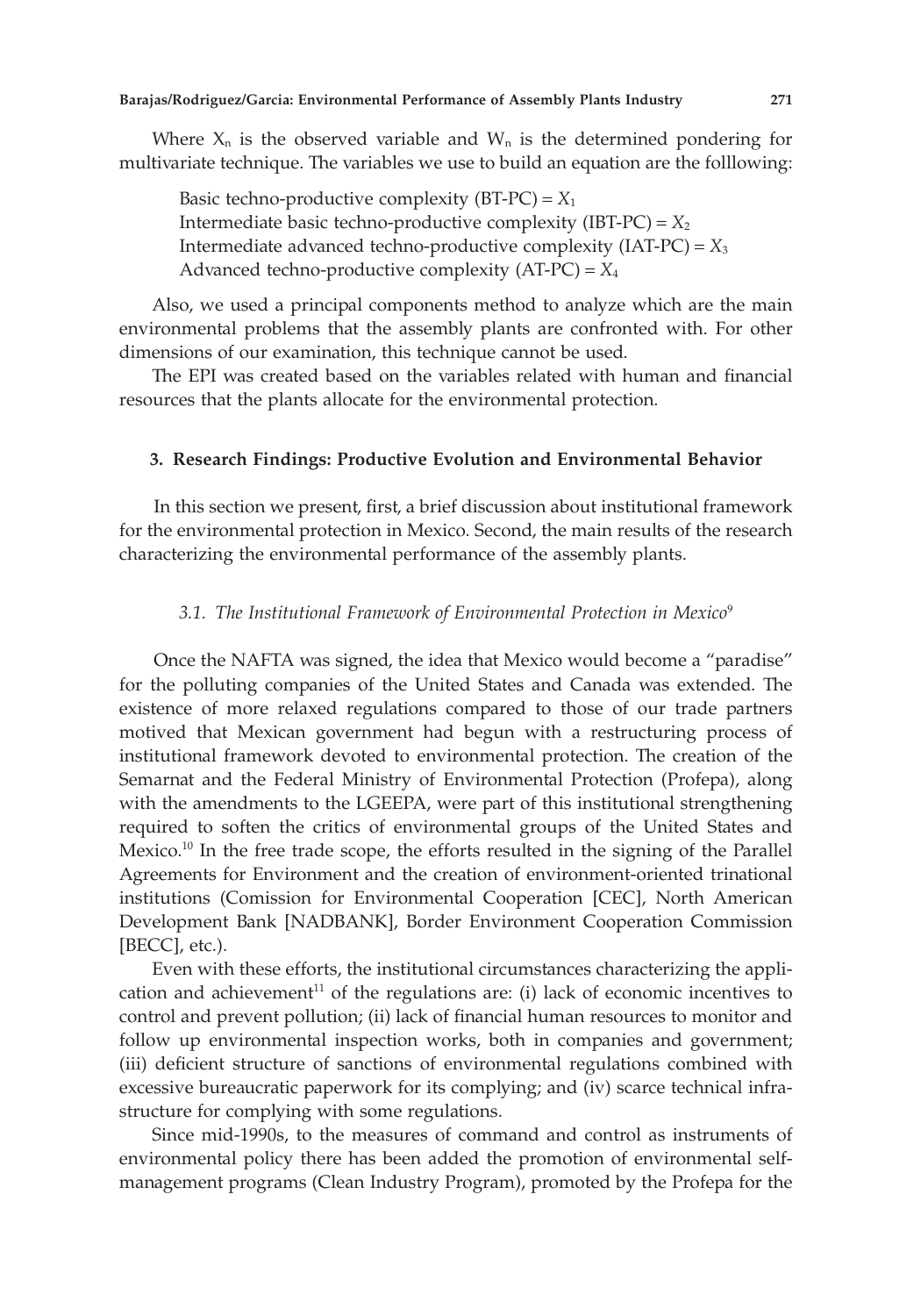| Levels                | Number of Cases | $\frac{0}{0}$ |
|-----------------------|-----------------|---------------|
| Basic                 | 151             | 54.7          |
| Intermediate advanced | 125             | 45.3          |
| Total                 | 276             | 100.0         |

**Table 1.** Techno-Productive Complexity Levels

*Source:* Own production based on the Survey Technological Learning and Industrial Upgrading in Assembly Plants, El Colegio de la Frontera Norte (2002). Conacyt Project num. 35947-s, "Technological Learning and Industrial Upgrading. Perspectives for the Formation of Innovation Abilities in the Assembly Plants of Mexico."

companies to certify their environmental management systems, reduce number of inspections, and diminish sanctions for noncompliance during the certification phase of the program.

Despite the efforts to strengthen the institutional framework, generally, companies have a reactive environmental behavior; prevailing the strategy of correcting externalities instead of avoiding them. In operational terms, that means the use of environmental technologies for control, under the economic logic that it is cheaper to use adequate productive process than pay fines for failure to fulfill regulations than to introduce changes in the production system.12

Using the results of the regression analysis for the techno-productive level of the companies as main variable and as a result of an iterative process of each of the productive activities (Table 1), almost 55 percent of these assembly plants exclusively perform activities classified as basic, while a little over 45 percent of them can be classified as assembly plants of intermediate advanced complexity level.

This means that a little over half of these companies continue to use the simple assembly, their routine activities have low degree of difficulty and the low salaries in these plants are their main competitive advantage.<sup>13</sup> Additionally, we found that an important percentage of the total number of companies in the sample, 45 percent, corresponds to an intermediate advanced complexity level because, in addition to performing the activities considered as basic, they also perform at least other activities of intermediate basic complexity level. These companies have evolved from basic levels to intermediate advanced levels of complexity, therefore, their competitive advantage is not only the low salaries and the use of poor qualified workers, but also because they perform more complex activities, such as manufacturing of final product, manufacturing of tools, manufacturing of machinery and equipment, and machining.

## *3.2 Environmental Situation of the Plants by Techno-Productive Level*

In the following section, we analyze some of the most important characteristics of the assembly plants regarding environmental issues. First, we identify the main problems that confront the assembly plants; second, we examine the level of investment that these plants have to solve their environmental problems; and third, we discuss what is the level of participation of the assembly plants in the certification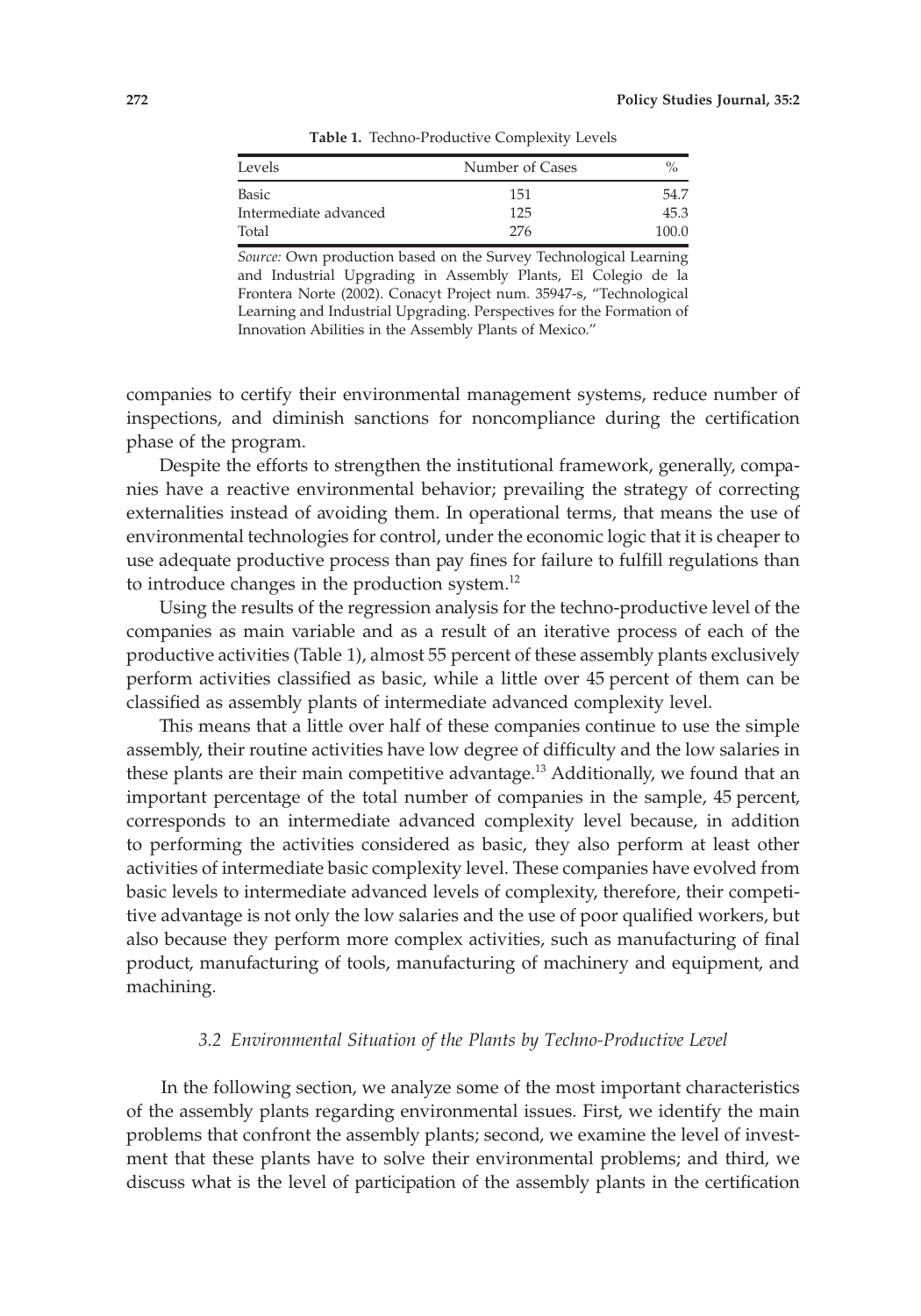| Component      | Initial Eigenvalues |                    |                    | Extraction Sums of<br>Squared Loadings |                    |                    | Rotation Sums of<br>Squared Loadings |                    |                    |
|----------------|---------------------|--------------------|--------------------|----------------------------------------|--------------------|--------------------|--------------------------------------|--------------------|--------------------|
|                | Total               | $%$ of<br>Variance | Cumulative<br>$\%$ | Total                                  | $%$ of<br>Variance | Cumulative<br>$\%$ | Total                                | $%$ of<br>Variance | Cumulative<br>$\%$ |
| 1              | 2.545               | 42.41              | 42.410             | 2.545                                  | 42.41              | 42.41              | 1.835                                | 30.583             | 30.583             |
| 2              | 1.07                | 17.827             | 60.237             | 1.07                                   | 17.827             | 60.237             | 1.779                                | 29.654             | 60.237             |
| 3              | 0.736               | 12.268             | 72.505             |                                        |                    |                    |                                      |                    |                    |
| $\overline{4}$ | 0.614               | 10.231             | 82.736             |                                        |                    |                    |                                      |                    |                    |
| 5              | 0.580               | 9.67               | 92.406             |                                        |                    |                    |                                      |                    |                    |
| 6              | 0.456               | 7.594              | 100.00             |                                        |                    |                    |                                      |                    |                    |

**Table 2.** Total Variance Explained

Extraction method: Principal component analysis. *Source:* Idem. Table 1.

processes such as ISO 14000. Finally, we discuss the companies' main motivations to invest and take actions in order to protect the environment and we analyze how different actors participate in those actions. This analysis is crossed by the technoproductive levels of complexity in order to determine if there are some differences between the environmental behavior of assembly plants that are, on one hand, basic, and the intermediate advanced on the other hand.

*Main Environmental Problems.* In the survey, we consider different types of environmental problems faced by the assembly plants. Some of the most important were the following: The confinement of hazardous residuals and their reexportation, the confinement of industrial waste, access to drinking water, garbage collection and provision of sanitary services. In order to determine the most representative variables for the companies in the survey, we used a "Principal Component Analysis," and found that two are the main problems for these plants: problems to reexport hazardous residuals and to confine industrial waste. Based on the initial Eigenvalues which resulted from the principal components analysis, we found that one component explain 42 percent of the variance, and by adding a second component, it has explained 60 percent of the variance (see Tables 2 and 3, and Figure 3).<sup>14</sup> This is interesting because at some point, the resolution of these problems are related to local industrial infrastructure and federal regulation.

For the reason that this is an industry very sensitive to critics about its impact on the environmental development of the cities where it is located, the companies identify themselves very little with the other type of problems cited above. Moreover, because most of the plants are physically located in industrial parks, then such problems turn out to be more manageable. That is the case of the garbage collection or access to drinking water, which in both cases, are services regularly offered by the city government.

It is interesting that companies both at basic and intermediate advanced technoproductive levels are those mainly presenting the problems mentioned above: confinement of hazardous residuals and problems for their reexportation. Regarding the confinement of industrial waste, local governments of cities such as Tijuana,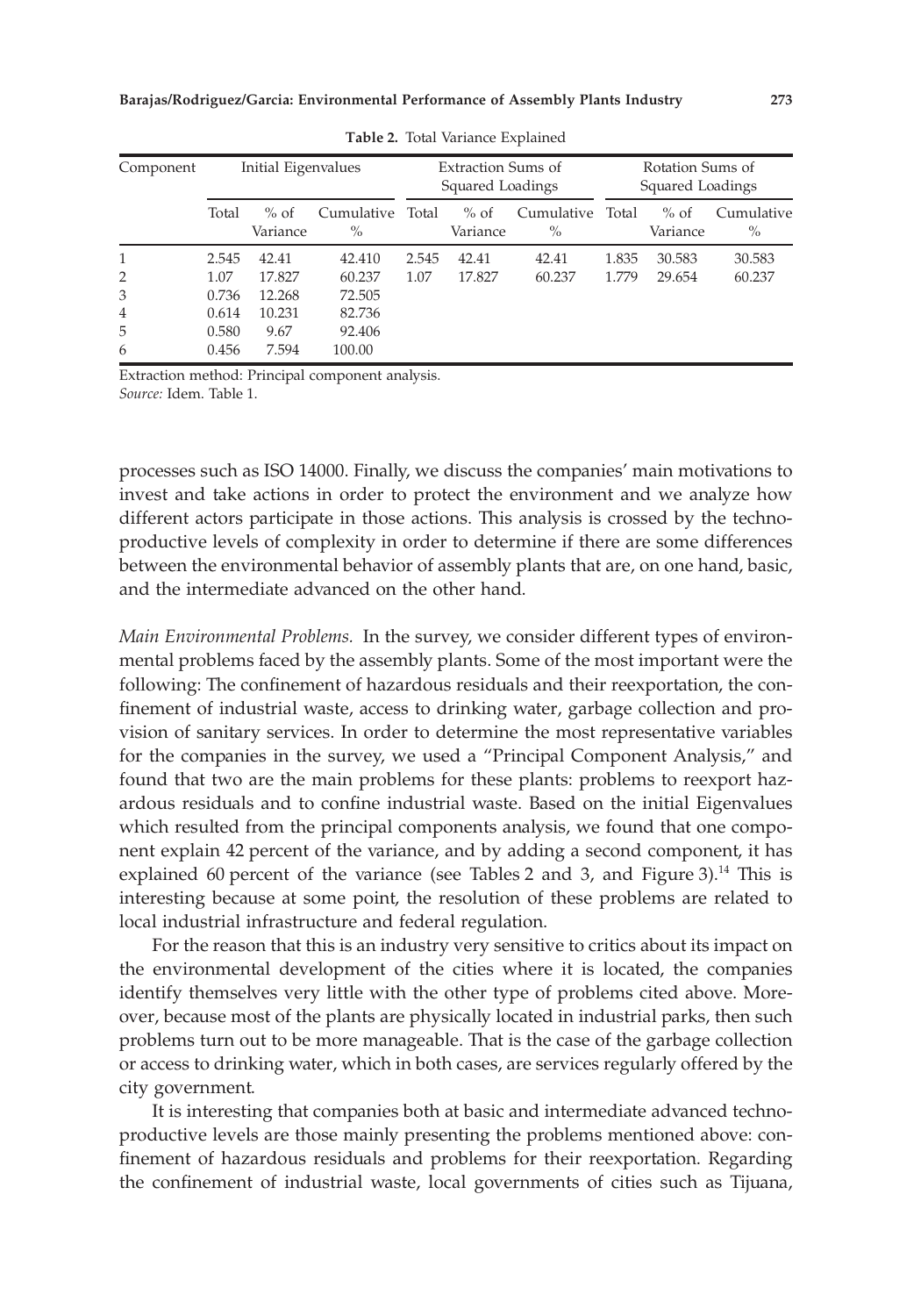|                                    | Component |          |  |
|------------------------------------|-----------|----------|--|
|                                    |           | 2        |  |
| Confinement of toxic substances    | 0.718     | $-0.192$ |  |
| Re-exportation of toxic substances | 0.597     | $-0.511$ |  |
| Confinement of industrial waste    | 0.644     | $-0.474$ |  |
| Access to drinking water           | 0.661     | 0.422    |  |
| Sanitary services                  | 0.760     | 0.259    |  |
| Garbage collection                 | 0.494     | 0.550    |  |

Table 3. Component Matrix<sup>a</sup>

Extraction method: Principal component analysis.

*Source:* Idem. Table 1.

a Two components extracted.



**Figure 3.** Scree Plot.

Mexicali, and Ciudad Juárez are confronted with serious problems because of the lack of adequate infrastructure to solve these type of problems, particularly because they do not have financial resources to create facilities for the confinement and treatment of hazardous residuals in the border cities that demand this service.

By using official information (Semarnat, 2002), there is an estimation that in Mexico there is produced about 37 millions of tonnes of hazardous residuals. This amount is similar to the amount reported by industrialized countries such as Switzerland, Germany, France, and others. From this source of information are mentioned several alternatives of solution to reduce hazardous materials, such as introduction and change of production technologies, recycling process before treatment and final disposition, and reinforcement of previous treatment of residuals to reduce the volume and the danger.

Some of the industrial activities that might produce supplementary hazardous residuals are the following: finishing of metals, assembly and production of electronic components, production of plastics and synthetic resins, oil, petrochemistry, among others (Semarnat, 2002).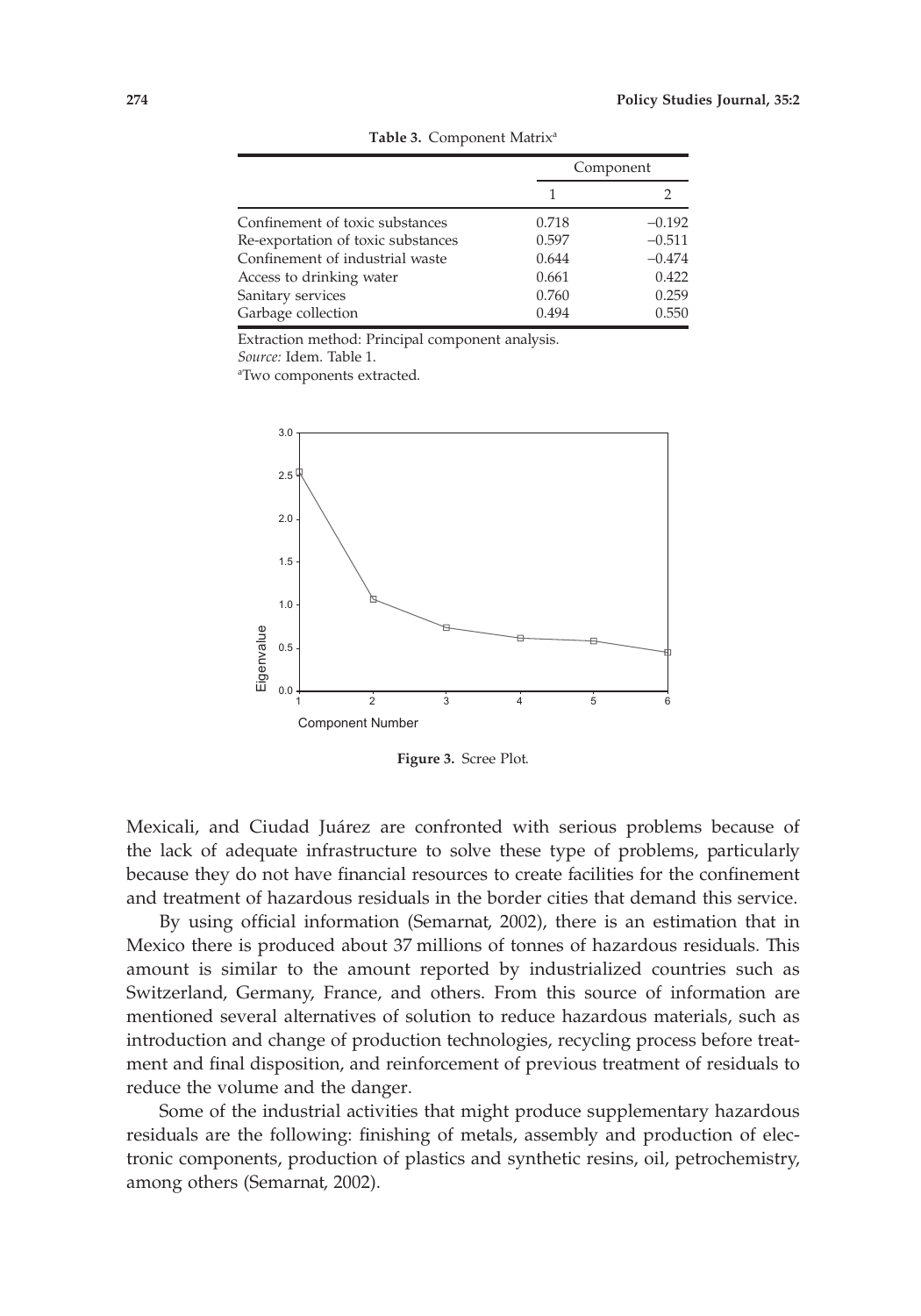#### **Barajas/Rodriguez/Garcia: Environmental Performance of Assembly Plants Industry 275**

| Condition                                        | Basic $%$ | Intermediate Advanced % |
|--------------------------------------------------|-----------|-------------------------|
| No expenses in the field of environment          | 6.0       | 5.6                     |
| The field of environmental expenses increased    | 57.0      | 56.0                    |
| The field of environmental expenses decreased    | 3.3       | 7.2                     |
| No change on the field of environmental expenses | 33.8      | 30.4                    |
| Total                                            | 100.0     | 100.0                   |

|  | <b>Table 4.</b> Conditions of the Environmental Expenses of the Companies by Techno-Productive |                  |  |  |  |
|--|------------------------------------------------------------------------------------------------|------------------|--|--|--|
|  |                                                                                                | Complexity Level |  |  |  |

*Source:* Idem. Table 1.

In 2000, the Red Mexicana de Acción Frente al Libre Comercio and the Texas Center for Policy Studies (2000) carried out a project in which they argue that as a consequence of the growth of industrial production in the northern border of Mexico, particularly in the cities of Tijuana and Ciudad Juárez, there occurred an increasing production of hazardous residuals, which seriously impact workers, land, water, forest, and general population. The findings of this study are similar to our results. Moreover, the type of environmental problems that they detect in the northern border of México are the following: (i) illegal deposit of hazardous residuals in the limits of these cities and often in particular habitats of desertic ecosystems; (ii) direct exposition of local communities and neighborhoods to abandoned confinements of hazardous residual without being treated; (iii) deficient infrastructure of local sanitary facilities to store hazardous residuals; (iv) spills and accidents in the transportation of residuals caused by illegal transporters that lack adequate equipment, training, permits, and necessary insurance; (v) direct exposure of workers of the maquiladora industry to hazardous residuals, with awful consequences for their health; (vi) water pollution as a result of inadequate treatment by the industries; (vii) lack of interest and opposition from local, state, and federal governments to accept participation of environmental Nongovernment Organizations (NGOs) and communities in the design of public policies to manage hazardous residuals<sup>15</sup>; and (viii) inefficiency of emergency services in border communities to attend to industrial accidents because of deficient personnel training, insufficient equipment, tardiness in the attention of emergencies, and sometimes, refusal of the community to participate in these services.

*Expenses in Environmental Protection and Effect of the Actions Taken.* Other approach is to investigate if in the three years previous to the application of the survey, the companies had changed their expenses on environmental matter. The information available indicates also that in both the most important techno-productive levels of assembly plants, such expenses have been increased and that there are a few companies that do not make any investment in this field (Table 4).

About 57 and 56 percent of the companies in the group of basic and intermediate advanced complexity, respectively, increased the field on environmental expenses in the last three years, which is very significant, as well the 34 and 30 percent of the plants at basic and intermediate advanced level, respectively, declared not to have modified the amount of their investment in the environmental area, which continue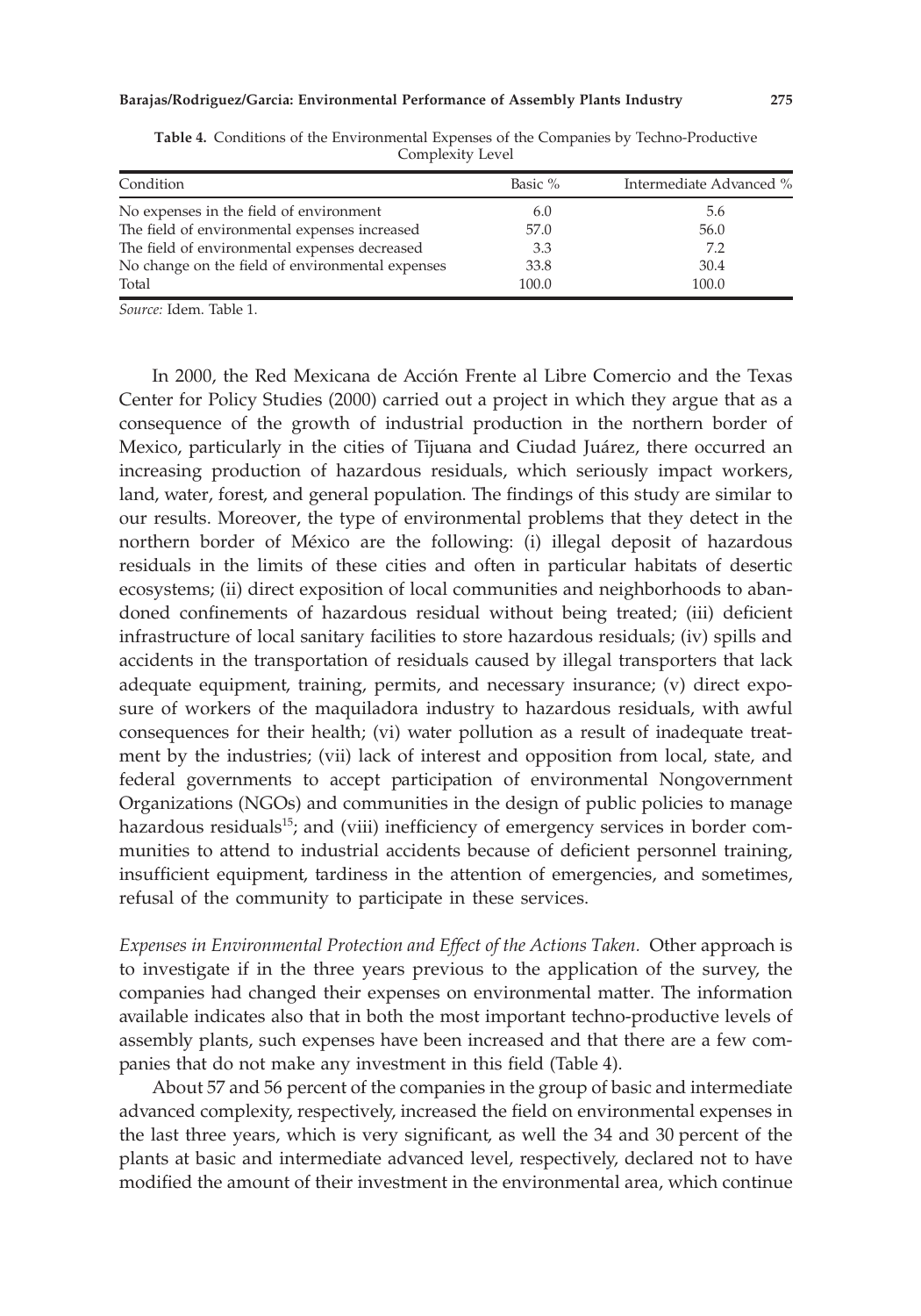to be relevant because the expenses prevailed. However, we find a little difference for companies of intermediate advanced level where such expenses diminished to 7 percent.

Unfortunately, the survey does not provide more information about which are the areas where companies allocate resources for environment protection, but indirectly we can assume that these investments are related to the areas which are positively impacted.

In this regard, we analyze the perception the directors of the assembly plants have about areas being positively impacted by the environmental measures implemented. The informants indicated the reduction in hazardous residuals as an important consequence of measures taken by them. This is significant because in terms of our regression analysis, we found that an important consequence of environmental investment of the assembly plants is the reduction of hazardous residuals, which is a main problem for them. Other areas that have been positively impacted by this investment are the "raw materials efficiency," and the performance of "permanent monitoring."

We found it very interesting that by one side, the companies declared that one of the main problems they are confronted with is the reexportation of hazardous residuals, and by the other, that 50 percent of the companies of the basic level and 45 percent of the intermediate advanced complexity level have taken measures and made investments to reduce such problem. Also, the bigger positive effects of those measures occur in the plants at basic and intermediate advanced techno-productive level. In both cases, such effects are associated with the efficiency of manufacturing processes as one of their main competitive advantages within their global corporative network. These positive effects may also be associated with both the observance of the normativity and a business opportunity when decreasing expenses of waste disposal. In this sense, the waste reduction is a result of the innovations made by the companies in the last three years.

As described above, the companies at basic techno-productive level concentrate themselves in activities of simple assembly, therefore, the processes of pollution and/or toxic substances disposal come more from the use of raw materials likewise solvents, acids, resins, soldering / welding, etc., than the production process itself. This situation is different from the companies at the intermediate advanced technoproductive level, which participate in processes of transformation and whose contact with polluting processes is more frequent.

According to Semarnat [\(http://wwww.semarnat.gob.mx/retc/principal3.htm](http://wwww.semarnat.gob.mx/retc/principal3.html)l), in 2004, Baja California treated about 72 tons of hazardous residuals, and Chihuahua treated nothing, which is out of the ordinary if we consider that Ciudad Juárez concentrates an important number of assembly plants. In addition, Table 5 shows the total emissions and transfers between Tijuana and Mexicali for 2004. From this we can see that the emissions in Tijuana are greater compared to Mexicali, and it can be related to the fact that in Tijuana almost 50 percent of the assembly plants correspond to the basic productive level, in which assembly of parts and components, particularly in the electronic industry is important.

In the same sense as investigating more about the magnitude of the environmental issue, the companies were asked about the negative effects that the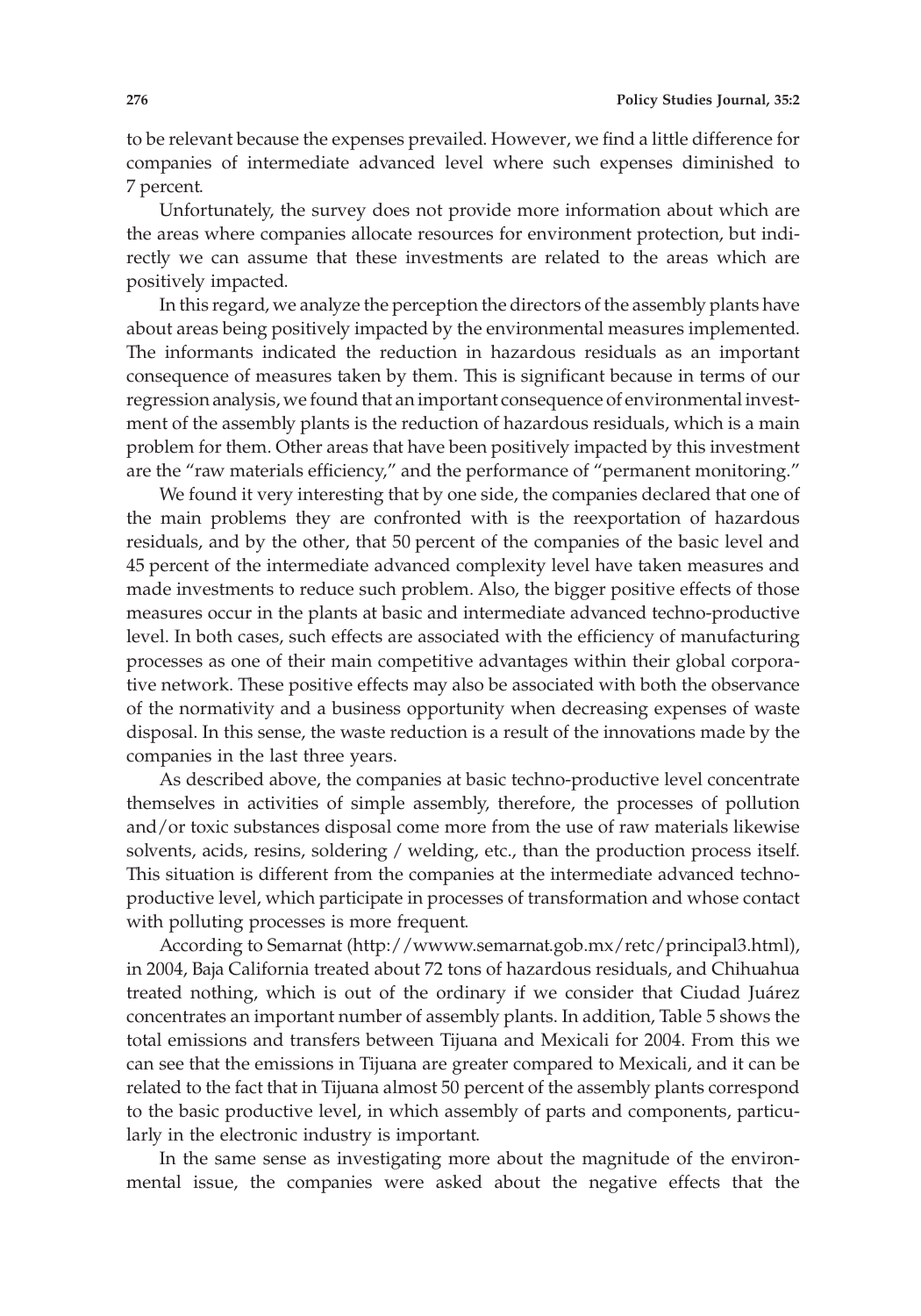| Location            | Total Emissions (Water,<br>Air, and Land) | <b>Total Transfers</b><br>(Reutilization, Recycling,<br>Procedure, Treatment,<br>Confinement and Others) |
|---------------------|-------------------------------------------|----------------------------------------------------------------------------------------------------------|
| Mexicali<br>Tijuana | 1.3456<br>12,276.7132                     | 2.557<br>833.2341                                                                                        |

**Table 5.** Total Emissions and Transfers by City, 2004

*Source:* <http://wwww.semarnat.gob.mx/retc/principal3.html>

environmental measures instrumented had caused. The answers of the directors coincide with the excessive paperwork which means a sensible investment of time,<sup>16</sup> and the increments in its production costs. It seems difficult to calculate to which measure the production costs are increased starting from the investment in the environmental field.<sup>17</sup> As in the previous case, 50 percent of the basic companies and 44 percent of the companies at the intermediate advanced techno-productive level presented experienced negative effects. On account of the nature of the companies studied, it is understandable that those performing basic activities have been mainly affected by the changes implemented compared to those companies concentrating on tasks of transformation and with a greater level of organizational structure. In this context, the measures of environmental protection are observed as additional expenses that directly affect the companies' administrative costs.

With regard to the global corporative network, the plants at the intermediate advanced techno-productive level have as main competence the efficiency of manufacturing processes starting from the annual budget authorized by the corporation. Here, the competitive strategy is based on the quality and the efficiency of processes through the reduction of unitary costs of production and the reduction of dead times in the production line.18 In this sense, such efficiency constitutes the main competitive advantage of those plants, $19$  and the expenses associated with the environmental protection are observed in a way that is less harmful in relation to their main competences (the reduction of unitary costs in processes) because the environmental costs are redistributed based on unitary cost, allowing to tolerate a bigger administrative cost associated with the environmental control (García, 1999).

*Certification Processes by Techno-Productive Complexity Level.* The certifications in quality processes, such as the ISO 9001 and 9002, have an important impact on the environmental management process of the companies (Table 6). It is because the protocols that are followed to improve the product quality have less waste, have improved the use of technologies, have affected the environmental protection, and have generated a higher competitiveness for the company. In the analysis of such certifications, the companies decide to incorporate a determined quality management and/or environmental program in accordance with the nature of their industrial activity, the needs of their products, and the demands of their customers. Therefore, the certification in at least one program is for the set of companies studied, over 80 percent, which is a percentage worth of consideration.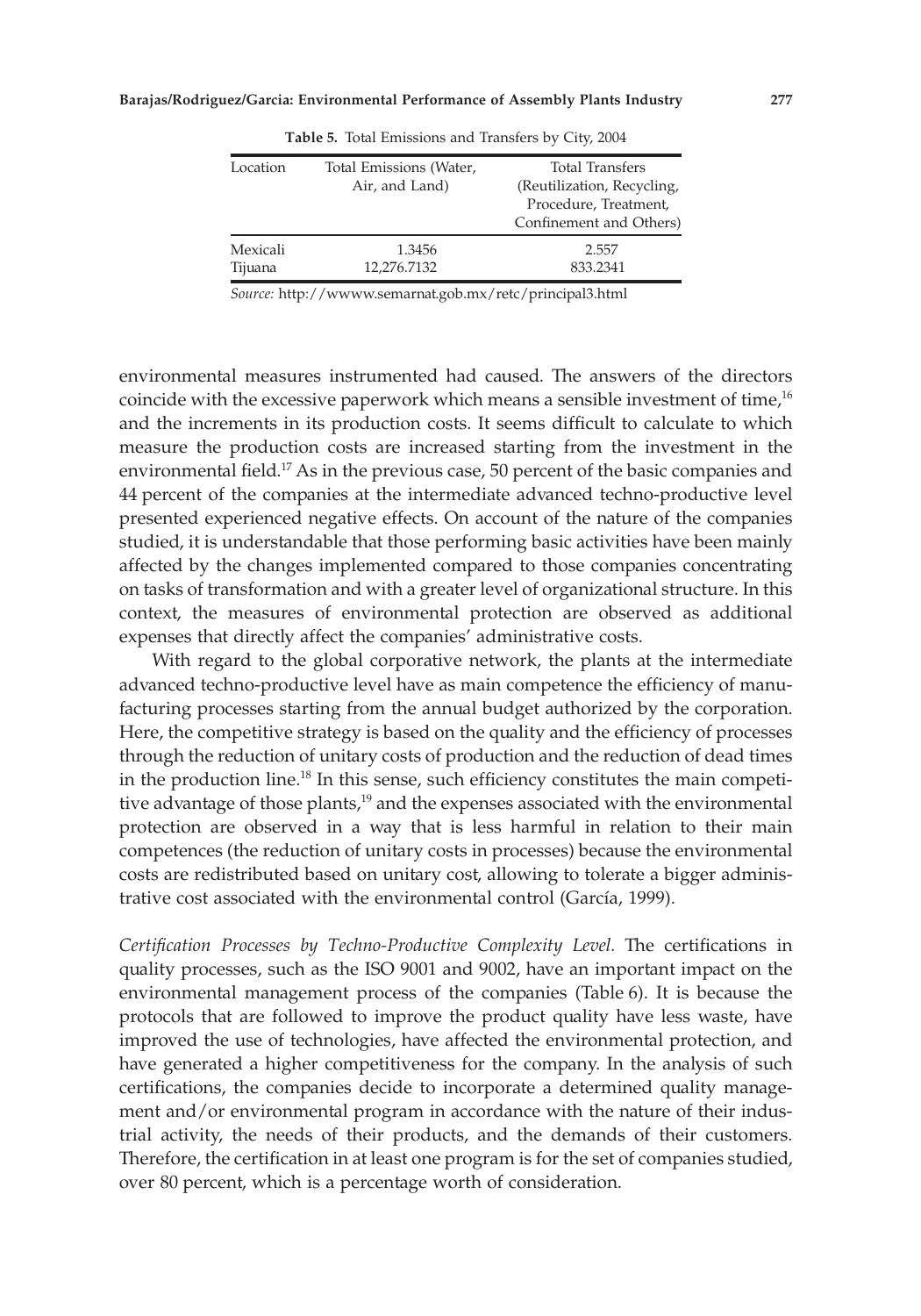| Type of certification | Basic % | Intermediate Advanced % |
|-----------------------|---------|-------------------------|
| ISO 9001              | 17.3    | 27.2                    |
| ISO 9002              | 30.0    | 38.4                    |
| ISO 14001             | 11.3    | 20.0                    |
| ISO 14002             | 0.7     | 32                      |

**Table 6.** Certifications by Techno-Productive Complexity Level

*Source:* Idem. Table 1.

The certification in quality processes is unequal among companies with different levels of techno-productive complexity. For instance, among the companies at the basic techno-productive level we find that only 17 percent of them have been certified in ISO 9001, which is a relatively low percentage, and that 27 percent of the companies at the intermediate advanced level have such certification.

Other certification program that has a lot to do with the quality and relative relationship with environmental protection, and is apparently the most successful is the ISO 9002, those who count the 30 percent of basic level companies, and about 38 percent of intermediate advanced level. Concerning this, it is important to mention that one company can be certified in several programs at the same time. However, among the certifications that are closely related with the protocol of environmental protection are the ISO 14001 and 14002, in which a lot of companies do not take part yet, in spite of the fact that many of them declared having problems with the reexportation of toxic substances and the confinement of industrial waste.

We found that among the companies at the basic techno-productive level, at least 11 percent have adhered to the ISO 14001, as well as 20 percent of the companies at the intermediate advanced level. Regarding the ISO 14002, this is even less representative, which implies that the corresponding authorities have much left to do on the matter of environmental management, particularly among the companies from the intermediate advanced level. In fact, we found that 58 percent of the companies from the basic level and almost 57 percent from the intermediate advanced level affirmed that they do not have any ISO 14000 certification, which is too high.

An important issue in the survey was to explore what type of obstacles the companies are confronted with to manage ISO 14000 systems (Table 7), and we detect the following: The lack of knowledge on how to obtain certification was mentioned as the main obstacle, so declared by a little over 26 percent of plants at the basic level, and 36 percent at the intermediate advanced level. That is, the access to information about certification procedures continues to be an important obstacle for a good number of plants. Likewise, the inadequate financing to accede to this type of environmental management processes is considered a problem for almost 30 percent of the plants from the basic level and a little over 25 percent from the intermediate advanced techno-productive level.

*Reasons to Protect the Environment and Main Actions Required.* Other relevant aspect in the survey is regarding the reasons why the companies took measures in the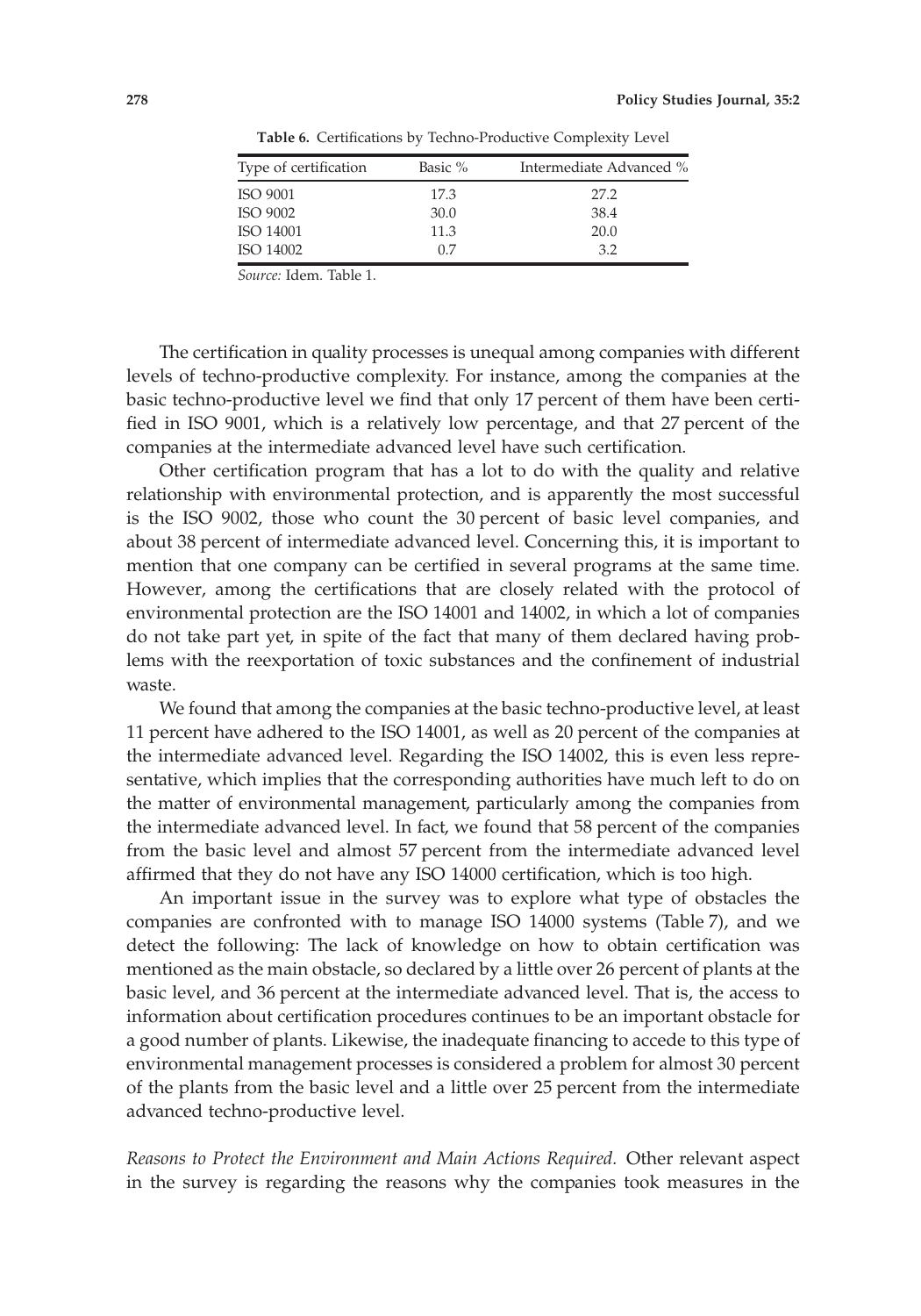#### **Barajas/Rodriguez/Garcia: Environmental Performance of Assembly Plants Industry 279**

| <b>Obstacles</b>                              | Basic $%$ | Intermediate Advanced % |
|-----------------------------------------------|-----------|-------------------------|
| Inadequate financing                          | 29.8      | 25.5                    |
| Lack of well-trained technicians              | 14.0      | 21.3                    |
| Procedure to certification unknown            | 26.3      | 36.2                    |
| Lack of information about adequate technology | 21.1      | 17.0                    |
| Other                                         | 8.8       | 0.0                     |
| Total                                         | 100.0     | 100.0                   |

**Table 7.** Obstacles for Implementing the Environmental Management System ISO 14000 by Techno-Productive Complexity Level

*Source:* Idem. Table 1.

**Table 8.** Reasons for the Introduction of Environmental Protection Technology by Techno-Productive Complexity Level

| Reasons                                      | Basic $%$ | Intermediate<br>Advanced % |
|----------------------------------------------|-----------|----------------------------|
| By own decision                              | 59.4      | 56.4                       |
| By needs of certification of the head office | 13.3      | 24.8                       |
| By Profepa pressure                          | 15.6      | 12.9                       |
| By other reasons                             | 11.7      | 5.9                        |
| Total                                        | 100.0     | 100.0                      |

*Source:* Idem. Table 1.

environmental scenario (Table 8). We found that 59 percent of the companies at the basic level and the 56 percent at the intermediate advanced level declared that they took measures of environmental control by own decision, however, we know that most of these companies have a strong dependence on their head office and/or subcontractor. On account of this, it is worth to mention that this decision is linked to market pressures.

Likewise, almost 25 percent of the companies at the techno-productive intermediate advanced level took the decision to introduce environmental protection technologies because their corporatists asked them to do so, although this reason only was mentioned by 13 percent of the companies at the basic level. As the assembly plants are pointed out as an industrial sector sensibly affecting the environment, the managers of these companies aim to modify their strategies, especially for not seeing their corporative image affected at international level and in the NAFTA scenario. Other reason mentioned to introduce new environmental technologies was pressures from Profepa, which was indicated by 16 percent of the plants at the basic level and by 13 percent at the intermediate advanced level, which refers a more vigilant action of the environmental protection authorities in the locality. To conclude this section, we analyze the opinion expressed by the directors of the assembly plants about the main changes that the companies consider should be introduced in the environmental policies that were instrumented by the government (Table 9).

On the one hand, without a doubt, the tax incentives are especially important for companies at the basic and the intermediate advanced level because such was considered by 46 percent and almost 37 percent, respectively. On the other hand, the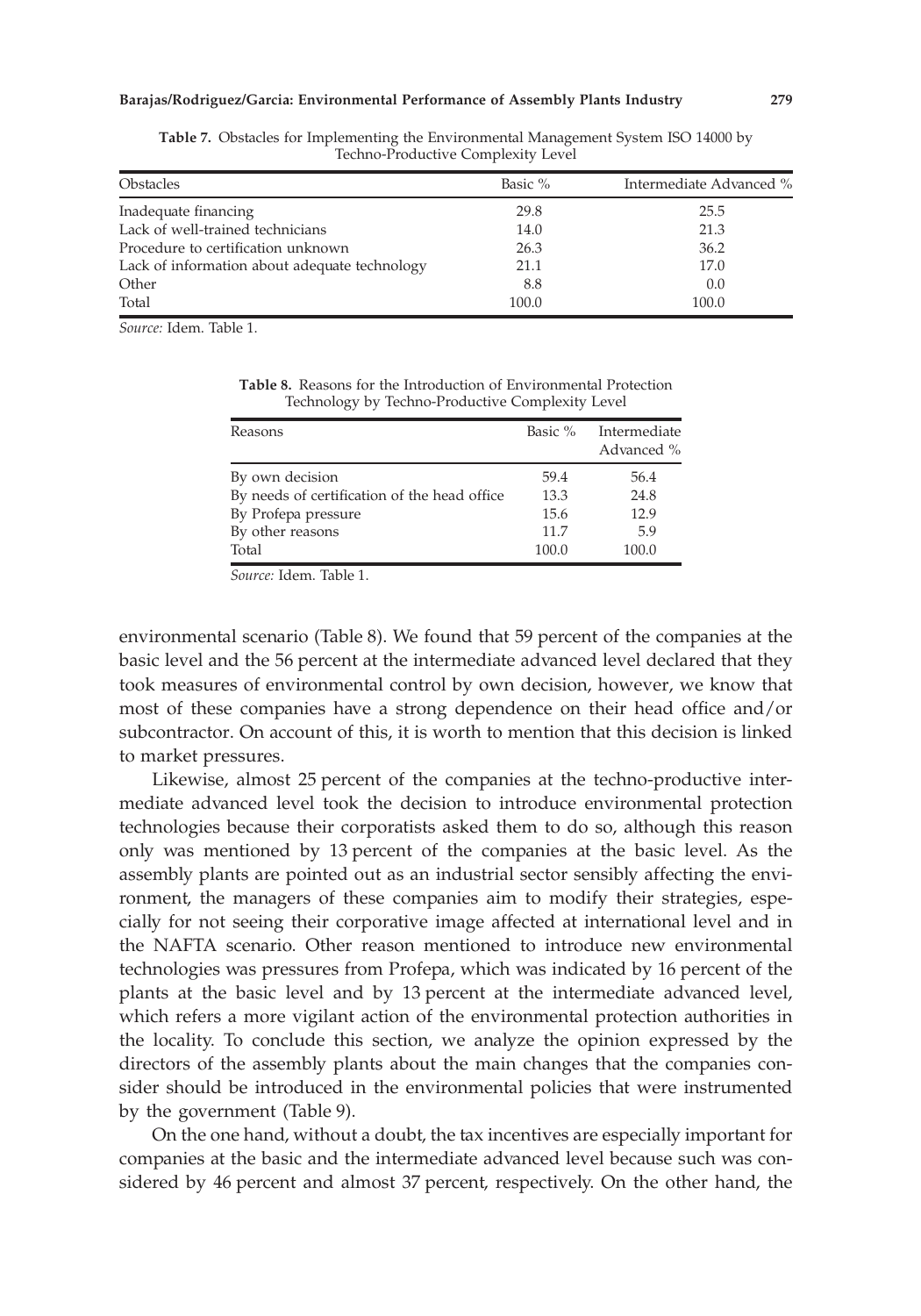| Changes                         |      | Basic % Intermediate Advanced % |
|---------------------------------|------|---------------------------------|
| Tax incentives                  | 46.3 | 36.8                            |
| Administrative simplification   | 29.3 | 36.8                            |
| Environmental training policies | 13.6 | 17.9                            |
| Others changes                  | 10.9 | 8.5                             |
| Total                           | 100  | 100                             |

**Table 9.** Changes Needed in the Environmental Policies by Techno-Productive Complexity Level

*Source:* Idem. Table 1.

administrative simplification was equally important for a little over 29 percent of the companies at the basic level and almost 37 percent at the intermediate advanced level, because, as already indicated, the companies expressed that they lose time and money with the bureaucratic paperwork. To conclude, for both groups of plants, the training policies in environmental issues are measures that should be implemented as support for a better environmental performance of the companies.

#### *3.3. Environmental Performance Index*

The EPI constitutes a summarized measure of the behavior of the visited plants regarding environmental issues and is based on the following variables: (i) existence or nonexistence of an explicit environmental policy of the corporation; (ii) expenditures allocated to the environmental protection<sup>20</sup>; (iii) implementation of the ISO 14001; (iv) existence or nonexistence of an environment department or environmental control unit; (v) personnel working on the environment department or environmental control unit<sup>21</sup>; and (vi) existence or nonexistence of cooperation among the plant and other institutions to solve environmental issues.

This index was built following some criterias: (i) The selected questions from the referred questionnaire were recoded as dichotomy variables and whose values are associated to the same score (1, 0). (ii) The evaluation regarding the environmental management is given in correspondence with the obtained scores in each variable. It is, while higher was the score, better than the evaluation. (iii) For the final calculation of the index, the scores were before added before for each one of the variables selected. (iv) Finally, each one of these results were divided by the sum of more value for the purpose of maintaining the index between 0 and 1, where the latter represents the possible higher environmental performance.

The analysis of the environmental performance observed in the visited plants suggests the existence of at least three differentiated groups: in the first one, we can find plants that have an environmental department, but that the proportion of people and expenses occupied in the environmental protection are low; the EPI embraces values which are from 0.22 to 0.25, representing 35 percent of the interviewed plants (119). In the second one, we find plants that have an environmental department, they maintain a proportion of personal expenses and environmental expenses greater than the previous group, also, they are certified plants in ISO 14001, they represent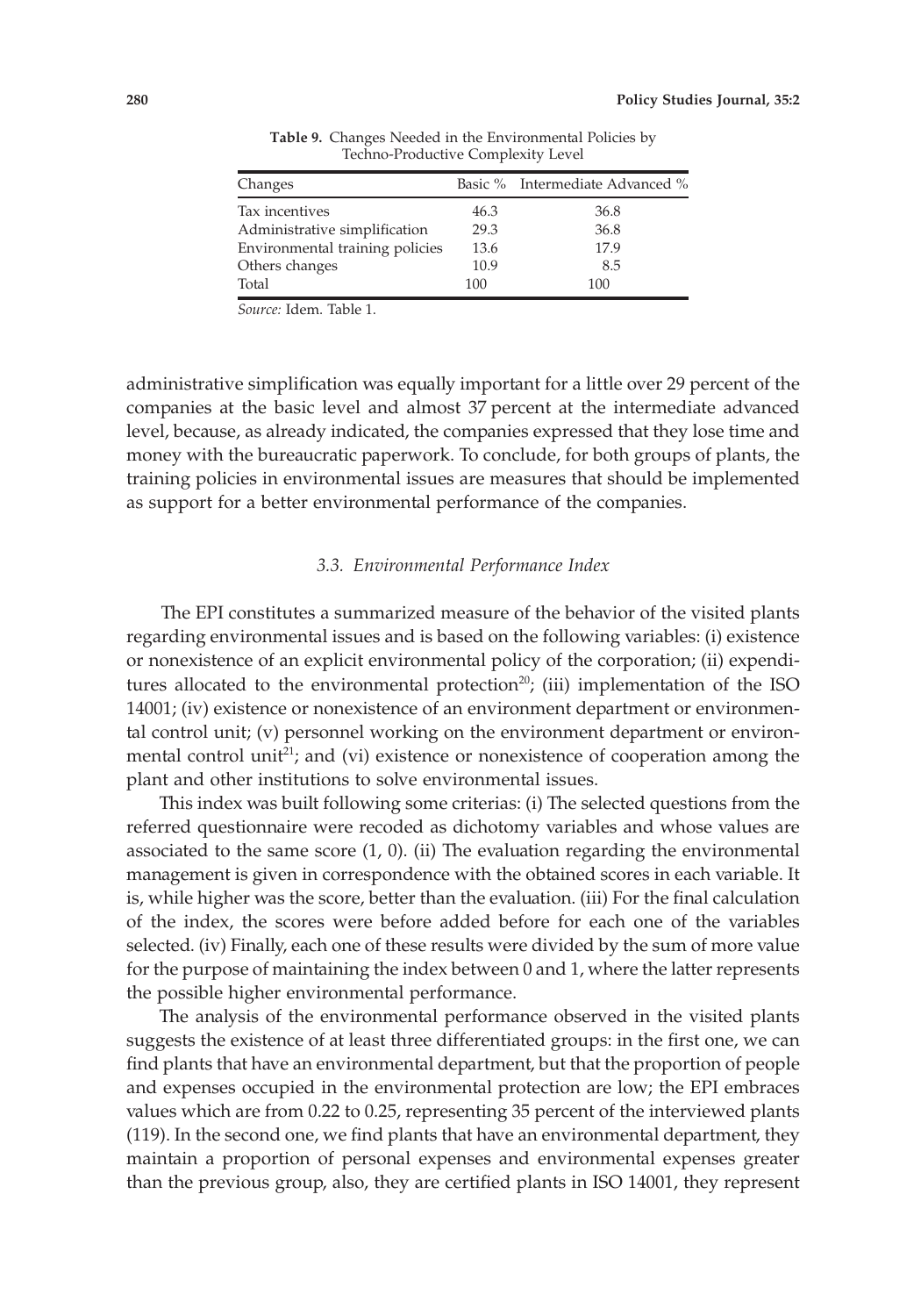42 percent (122) of the visited plants, and the evaluation of this indicator goes from 0.39 to 0.42. Finally, in the third one, we locate a group of companies whose main characteristic is a quantitative and qualitative improvement regarding the previous groupings; we refer to plants that are not only dedicating human and economic resources proportionally high with regard to the total number of resources in the plant, but also are certified in ISO 14001. Here, the values of EPI fluctuate between 0.5 and 0.57, representing 14 percent of the plants in the survey.

Regarding the institutional factors affecting the flow of economic and human resources intended to the environment (base of the calculation of our EPI), if we take as baseline that any activity having as objective the environmental protection has economic costs, it is additional to the normal expenses of a company and that, in addition, its exercise is as a result of a governmental action (through the application of the environmental regulations) and of the market (through the implementation of the ISOs); it results that the need the firms have to face the environmental problems derived from their activity is directly associated with the benefits and costs that this represents; either in terms of costs for failure to comply with the normativity or loss of image as company that is environmentally responsible. In this sense, the factors directly associated with the behavior of the demand for greater human and economic resources for the environmental management (demand of environmental management) would be related to the application of the normativity and to the environmental image the corporation wishes to have in its main market. As for our field observations, in addition to these factors, there are other elements of technical character that affect such behavior. We are talking here about the type of environmental hazard associated with the productive process and with its production scale related with the quantity of waste generated.

Regarding the degree of dependence or independence between the technoproductive levels and our indicator of environmental performance, we applied the "Chi-square" statistical test with a significance level of 95 percent. Contrary to what was expected by our work hypothesis and other previous studies (Carrillo et al., 2004; García Jiménez, 1999), the behavior of our environmental performance rate is statistically independent from the techno-productive levels. Regarding the environmental policy and resources (economic and human), variables associated with the productive evolution of our hypothesis, such as independence, is also observed.

The connotation of this statistical independence makes us suppose at least two behavior models: the first is related with the measurement criteria of the productive evolution (measured in this document through the techno-productive levels), and the second is related with the institutional and technical factors associated with the behavior of our environmental performance rate. Regarding the first behavior model, the criteria established as parameters of technological and organizational change are immersed in the discussion about the evolution that the assembly plants have had in the last 20 years. Therefore, there is consensus with regard to the capacity of productive, organizational, and technological evolution of the assembly plants, product of several assertions of labor, technological, industrial organization studies, and above all, of macro-visions recently developed (Barajas & Rodríguez, 1989;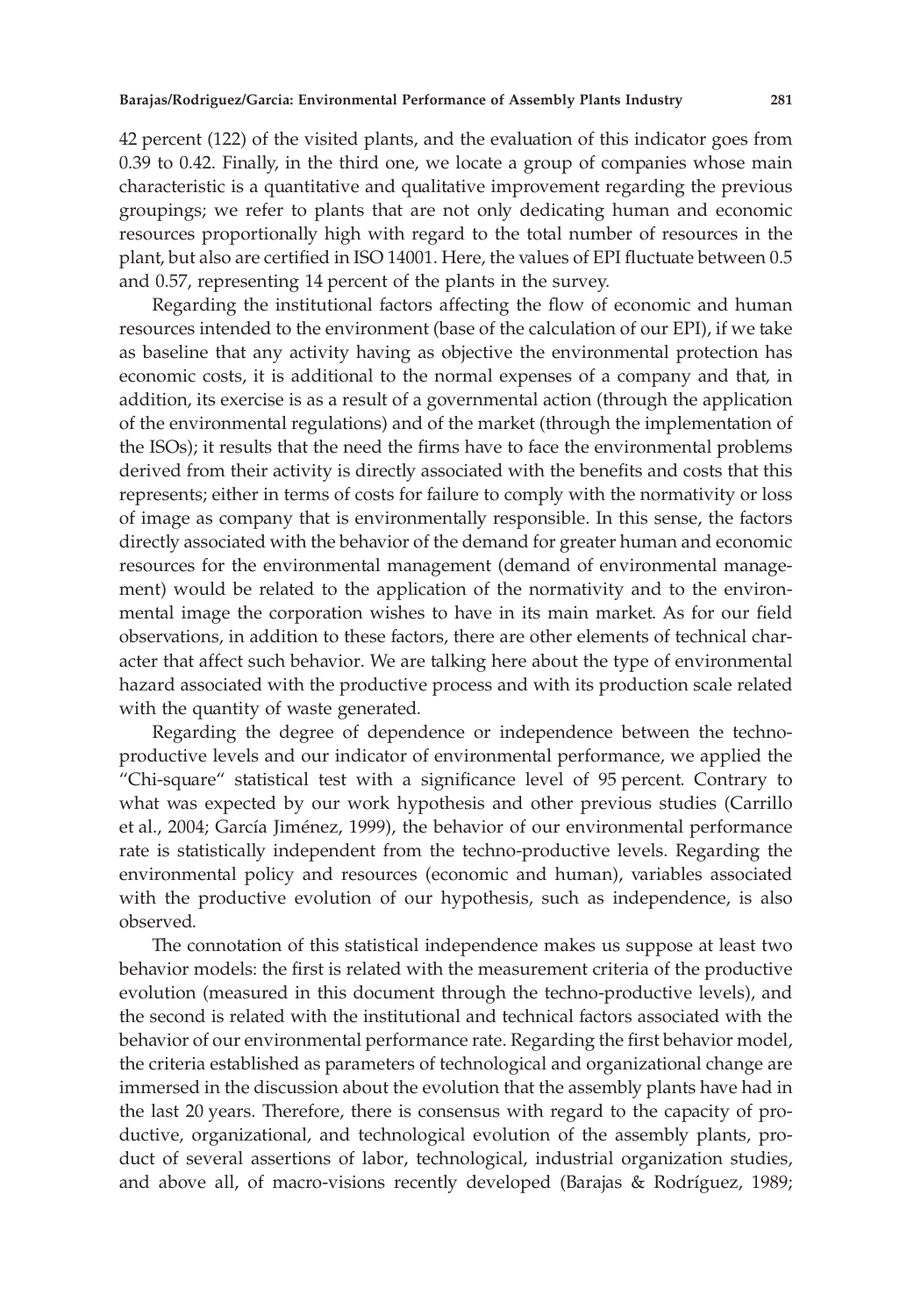Barajas et al., 2004; Brown & Domínguez, 1989; Carrillo & Hualde, 1997; Carrillo & García Jiménez, 2003; Dutrénit & Vera-Cruz, 2002; García Jiménez, 1999, 2002; González & Barajas, 2004; Montalvo, 2002, 2004). However, there is no unique consensus about theoretical concepts and the methodologies used to demonstrate such changes. Therefore, one speaks of evolutionary moments, productive generations, and, as we do in this document, techno-productive levels to express the dynamic behavior of the assembly plant, but without reaching a consensus about the nature of such changes.

## **4. Conclusions and Recommendations**

The fulfillment of the normativity is the main cause to take actions of environmental protection, even if such behavior is differentiated in accordance with the techno-productive level: the companies at the intermediate basic level comply with the normativity because the head office demanded them to acquire their certification on environmental matter; those at the basic level introduced environmental technologies and measures because of the pressure of the Profepa, resulting in the conclusion that the companies with minor techno-productive development are less motivated to invest in environmental measures compared with more-developed plants.

More than half of the plants in the two levels argued to make investments in environmental protection by their own choice. It was a strategy to solve the environmental problems such as the confinement of industrial waste and the reexportation of toxic substances. However, in companies at the basic and intermediate technoproductive levels, the reduction of toxic material and emissions is the main positive effect of complying with the normativity.

The corporative environmental policy has a direct effect over the environmental behavior of the plants only when there is a need to obtain certification in compliance with the ISO 14001 or 14002 standards.

The strategies of quality and environmental management of the plants are associated with corporative policies, as well as the measures for reduction of waste as part of their activity in achieving efficiency of manufacturing processes, detecting here a direct association between the application of technologies for environmental protection and the advanced techno-productive level.

The relationship between the assembly plants and the governmental authorities is a result of the inspection process, and this is limited to administrative revisions of standards, therefore, this relationship is highly bureaucratic. The companies consider as negative effects of the environmental protection the loss of time because of excessive paperwork and the increment of production costs because there is little or no coordination among local, state, and federal authorities in charge with the control of environmental behavior. Half of the assembly plants are in favor of a greater administrative simplification.

The plants adhered to the federal program for *Voluntary Environmental Selfmanagement* presented important qualitative and quantitative differences regarding the organizational structure on the matter of environmental management and the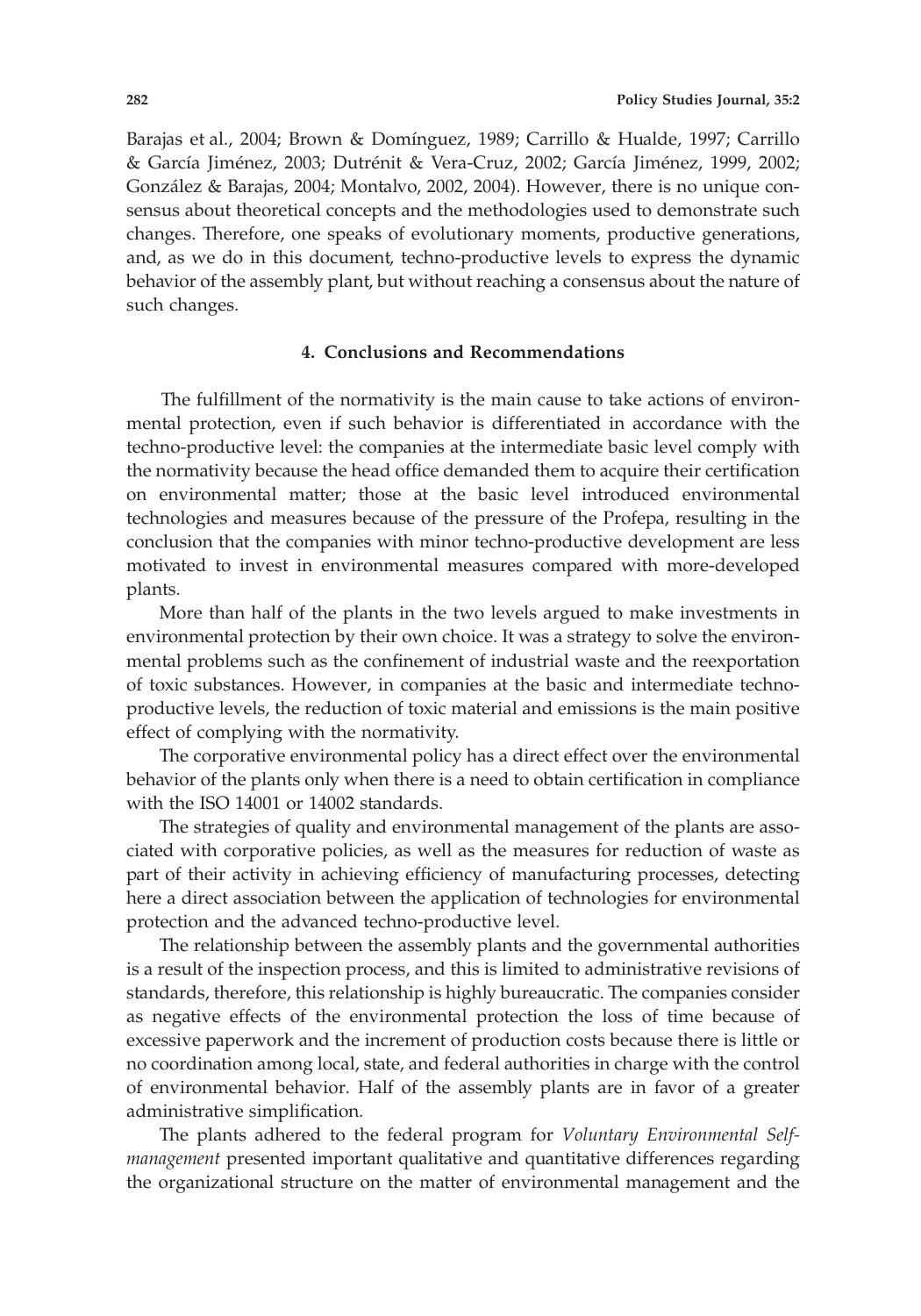proportion of human and economic resources allocated to it. There was detected an implicit interest from the management of the assembly plants to improve its organizational structure to comply with the normativity and improve its competitiveness, searching the acknowledgment of governmental authorities for its proenvironmental work. More than half of the plants that have ISO 14000 certification participate in the Voluntary Self-Management Program, which shows that the environmental behavior of these companies focuses only in complying with the national normativity on the matter and improve their corporative image in the international markets as company that is environmentally responsible. Likewise, the plants that have this type of environmental certification also have the ISO 9000 certification, therefore, the cognitive base of the plants to take measures of environmental protection under a formal organizational structure are directly associated with the formalization of their quality systems. The plants at the intermediate advanced techno-productive level are those presenting the best indicators, including the ISO 14001 and 14002 certifications.

Regarding the field of environmental expenses, the basic as well as the intermediate advanced level companies increased, in great measure, such expenses. That implies that both the developed and nondeveloped companies are taking care of a highly sensible area such as the environmental protection.

Three trends were detected through the EPI: (i) plants that have an environment department, but the ratio of people and expenses allocated in the environmental protection is low; (ii) plants that have an environment department, keep a ratio of personnel and environmental expenses higher than the previous group, and in addition, these are plants with ISO 14001 certification; (iii) companies whose main characteristic is a quantitative and qualitative improvement regarding the previous groups. Those are plants that not only allocate high human and economic resources proportionally in relation with the plant's total resources, but also have ISO 14002 certification.

Regarding the institutional and technical factors, their implementation is a result of the government's action (through the application of the environmental normativity) and the market (through the implementation of the ISO's); therefore, the need that the companies have to face the environmental problems derived from their activity is directly associated with the benefits and costs that this represents; either in terms of costs for failure to comply with the normativity or loss of image as company that is environmentally responsible.

There is yet a lot to do for most of the plants to decide to or to be pressed to obtain a certification under such standards, and this is also a pending task of the local, state, and federal authorities. There are serious limitations for the governmental institutions to promote the implementation of certification of environmental management, ISO 14000 type. One of them is that the governmental entities observed with some distrust the fulfillment of the standards in those plants that are certified, because in strict terms, this type of certifications only demands a "compromise to comply with the law," but does not force to comply 100 percent at the moment to obtain the certification. Furthermore, the fact that the governmental agencies do not participate directly in the certification process, but through a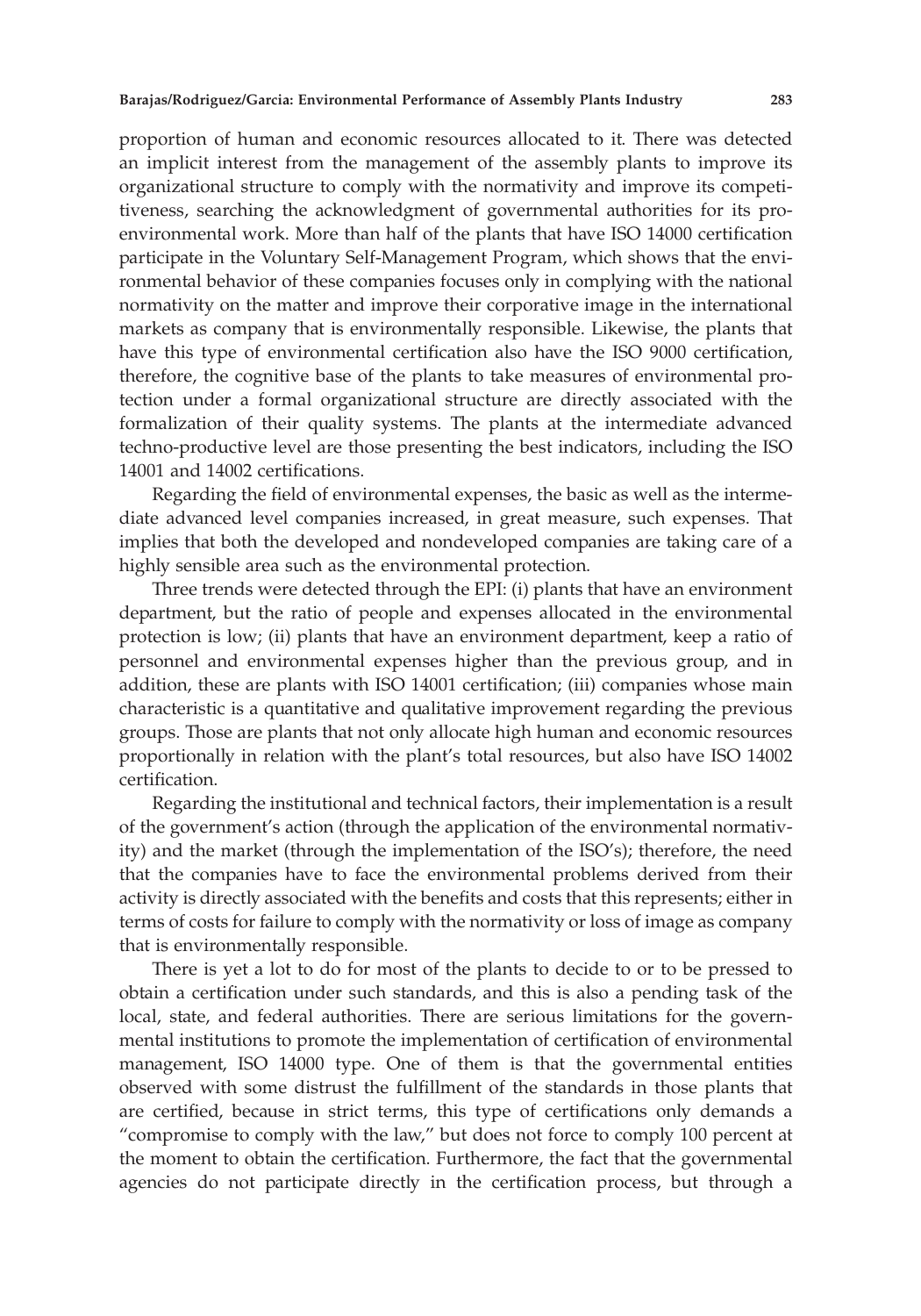private institution, increases the distrust in the normative fulfillment of this kind of companies.

Against all odds, the behavior of our environmental performance rate is statistically independent from the techno-productive levels.

It is necessary to design new mechanisms to overcome the limitations faced by the companies in the certification process because the main problem is the lack of information about proper technologies and the lack of knowledge of the procedures for certification on environmental matter, which makes an important task of the local authorities to inform and promote among the assembly plants their participation in processes of environmental management. It is required to implement environmental policies in the plants along with the allocation of an expenses item allocated to the environmental protection.

It is suggested to perform subsequent studies which allow to test the new hypotheses such as the demand for environmental management will be higher as the production upgrade and the type of environmental hazard associated go higher (technical factors), and at the same time, there is a high pressure to keep an environmental corporative image and a strict application of normativity. On the other side, a low demand for environmental management would be product of low levels of production, low pressure to comply with the normativity, and to keep an environmentally responsible corporative image.

More effective actions are required and an inter-institutional cooperation that at the same time control the fulfillment of the environmental normativity and improve the quality of service in the administrative paperwork is also required.

**Ma. Del Rosio Barajas Escamilla** received her PhD in Social Science from the University of California in Irvine (UCI). She is Professor–Investigator in the Social Studies Department at El Colegio de la Frontera Norte (COLEF) in Tijuana, Mexico. At the present time she's coordinating the Master in Regional Development program where she teaches several courses, including research methodology, regional development, and productive restructuring. She is author of numerous articles on the development of the industry assembly plants in the north border of Mexico. Correspondence can be sent to her at [rbarajas@colef.mx.](mailto:rbarajas@colef.mx)

**Carmen Rodríguez Carrillo** is Master in International Matters of the School of Economy of UABC in Tijuana, Mexico. She participates as investigator associated jointly in projects CONACYT between investigators of El Colegio de la Frontera Norte (COLEF) and El Colegio de Mexico (COLMEX). At the present time she studies the PhD program in Social Sciences at the University of Guadalajara in Guadalajara, México. She receives correspondence at c[\\_roka@hotmail.com.](mailto:roka@hotmail.com)

**Humberto García Jiménez** is Master in Regional Development by El Colegio de la Frontera Norte (COLEF). He has participated in diverse projects like independent investigator. At the present time he studies the PhD program at El Colegio de México, (COLMEX) in Mexico City. Correspondence can be sent to him at hgarcia@ colmex.mx.

The authors thank the Commission for the Environmental Cooperation (CCA) the financed granted for this work. Special mention to our reviewers who with their valuable comments, and critical suggestions helped to improve our work substantially. Likewise, we thank to El Colegio de la Frontera Norte and the Universidad Cristobal Colon, Campus Calazans, Veracruz, to offer us their spaces in the times of reflection and analysis and for their support for our participation in this project.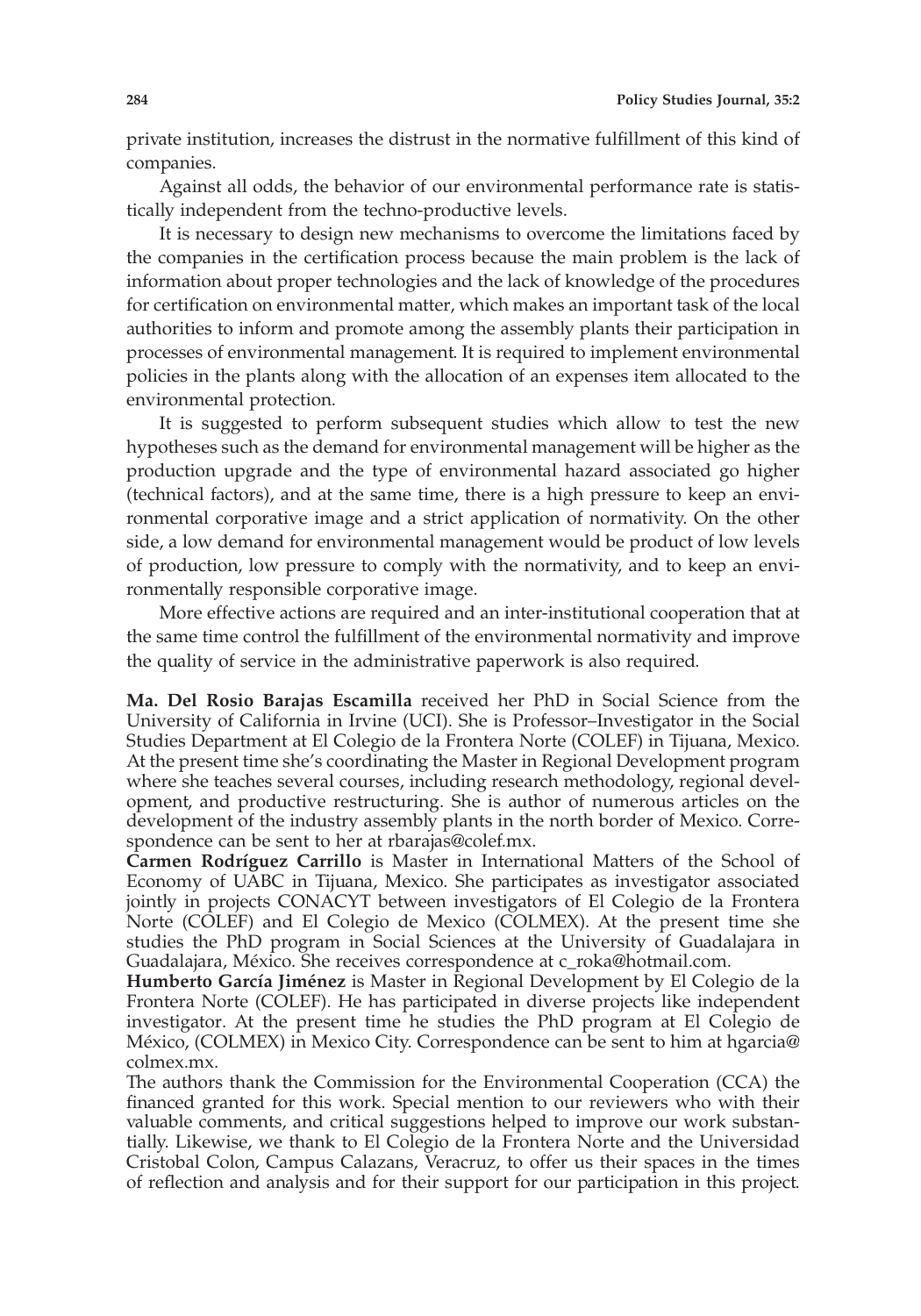#### **Notes**

- 1. The industrial upgrading is synonymous with the following terms used throughout this work: manufacturing evolution, techno-productive evolution, and techno-productive complexity levels.
- 2. We refer here to the environmental performance from the point of view of human and financial resources that the assembly plants allocate to the environmental protection.
- 3. This agrees with what was said by Schatan and Castilleja (2005) in the sense that the environmental problem goes beyond setting forth environmental regulations and making sure that these are complied.
- 4. In this document we understand as environmental behavior the set of actions performed by the productive agents for the environmental care. Among them is the application of environmental technologies to control and/or prevent the pollution generated by their activity.
- 5. In Mexico, the hazardous residuals are defined as "all residuals, no matter in which physical state, which characteristics have been corrosives, reactives, explosives, tóxics, inflammable or biological disease, and all of them represent a danger for ecological equilibrium or for the environment. The residuals could be defined as hazardous if they have been indentified and listed in the NOMs (Red Mexicana de Acción Frente al Libre Comercio & Texas Center for Policy Studies, 2000, p. 9).
- 6. As for Schatan and Castilleja (2005) some assembly plants are in better conditions than others to improve their standards of environmental protection, since their transnational corporations have that willingness. However, and in agreement with Wisner and Epstein (2005), the herein before mentioned is achieved as in such plants and their corporations, they are forced to comply with certain regulatory requirements of the countries where they manufacture and sell their products.
- 7. For us, the industrial upgrading is an ascending evolution of the techno-productive characteristics of the assembly plant. Its operationalization is made through the techno-productive levels which we identify as change parameters.
- 8. For further information, please refer to [http://www.maquiladoras.info.](http://www.maquiladoras.info) This project number 35947 was financed by the National Counsel of Science and Technology (CONACYT).
- 9. A more detailed discussion about the issue is in Barajas, Rodríguez, and García, 2005, [http://](http://www.cec.org) [www.cec.org.](http://www.cec.org)
- 10. As a product of this restructuring, as for Stromberg (2004), between 1994 and 2000, there were recorded more than 3,383 resolutions against the assembly plants industry due to environmental violations, which translated into sanctions totalizing to 17.8 million pesos.
- 11. In this document, the application refers to the role that Mexican authorities play in the environmental protection, while the achievement refers to the role that the companies play regarding the follow-up of the provisions of the environmental regulations.
- 12. For a detailed analysis of the application and compliance of the environmental regulations, please refer to Mercado (2001), Muñoz (2004), and Stromberg (2004).
- 13. In addition that it is shown that the simple assembly and/or basic techno-productive activities continue to be a requirement of the global networks of production in which these industrial plants participate.
- 14. Unfortunately, this was the only case in which we could ran "principal components analysis" because of the difficulty to arrange information from the survey to do this precedure.
- 15. However, sometimes these organizations obtain some success by impeding the authorization of operation licences, temporal, and definitive closure of assembly plants.
- 16. Here, it is important to outline that even if the application of the normativity by the governmental requests is a relevant factor for the plants to adopt measures of environmental protection, it also generates a negative effect because of the nature itself of the fulfillment process.
- 17. Nevertheless, the costs increases derived from the implementation of measures did not result relevant (very probably because the diminishing of costs associated with the waste reduction). The beforementioned, because of the implementation of innovations in the process to reduce their waste in 91.3 percent (or 263) of the establishments visited.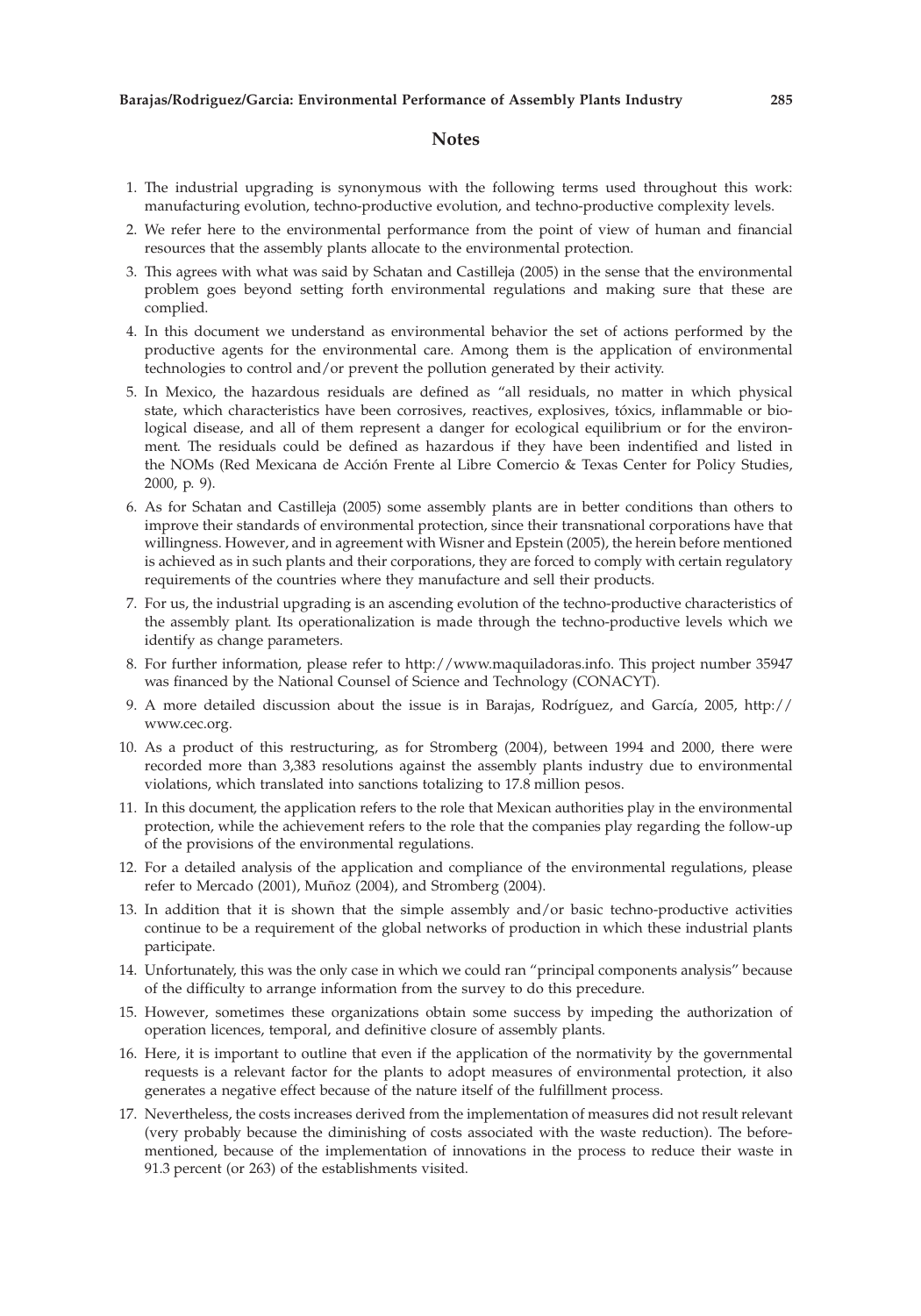- 18. See González-Aréchiga and Ramírez (1990), Alonso and Carrillo (1996), García Jiménez (1999), Contreras, Kenney, and Alonso (1998).
- 19. Some aspects to reduce their costs are the use of cheap labor, the savings in the payment of services (energy, water, and telephone), etc. While reducing the unitary costs of production, some ways that explore the assembly plant companies of this type are the reallocation of tasks on line, the search for new raw materials, the application of automated technologies and the implementation of new ways of organization.
- 20. The range of values corresponding to this variable was from 0 to 100.
- 21. The value of this variable was multiplied by the total number of employees, nonworkers who worked in the plant, that is, by the technicians, administrative personnel, and auxiliaries, and directors or managers. The variable considered for the calculation of the environmental performance rate was the total number of workers of the environment department weighed by the total number of employees who are nonworkers of the plant.

## **References**

- Alonso, Jorge, and Carrillo Jorge. 1996. "Gobernación Económica y Cambio Industrial en la Frontera Norte de México: Un Análisis de Trayectorias Locales de Aprendizaje" in *Revista Eure*, No. 67, Santiago, Chile, diciembre, pp. 45–64.
- Barajas, Ma. del Rosio, and Carmen Rodríguez. 1989. *Mujer y trabajo en la industria maquiladora de exportación*. Documentos de Trabajo Núm. 22, El Colegio de la Frontera Norte y Fundación Friedrich Ebert, 67 pp.
	- ———. 1990. "La Mujer ante la Reconversión Productive," in Bernardo González-Aréchiga and José Carlos Ramírez, (coords.) *Subcontratación y empresas trasnacionales: apertura y reestructuración en la maquiladora*, El Colegio de la Frontera Norte—Fundación Friedrich Ebert, México, diciembre, pp. 335–67.
	- ———. 2004. "El entramado institucional en la IME y la percepción de las plantas sobre las políticas gubernamentales y empresariales de apoyo al escalamiento y al aprendizaje en tres ciudades fronterizas." En Jorge Carrillo y Ma. del Rosio Barajas (coords.), *Escalamiento industrial y aprendizaje en las maquiladoras fronterizas*. *Resultados de investigación*, proyecto Conacyt 35497-s, junio, El Colegio de la Frontera Norte, Tijuana, B.C., México (en prensa).
- Barajas, Ma. Del Rosio, Araceli Almaraz, Jorge Carrillo, Alfredo Hualde, Carmen Rodríguez, and Oscar Contreras. 2004. *Industria Maquiladora en México: Perspectivas del Aprendizaje Tecnológico-Organizacional y Escalamiento Industrial* Documentos de Divulgación No. 3, El Colegio de la Frontera Norte, Tijuana, B.C., agosto, 57 pp.
- Barajas, Ma. del Rosio, Carmen Rodríguez, and Araceli Almaraz. 2004. "Complejidad tecno-productiva y su relación con la formación de capacidades tecnológicas y organizacionales en la Industria Maquiladora de Exportación." en Jorge Carrillo y Ma. del Rosio Barajas (coords.), *Escalamiento industrial y aprendizaje en las maquiladoras fronterizas. Resultados de investigación*, proyecto Conacyt 35497-s, junio, El Colegio de la Frontera Norte, Tijuana, B.C., México (en prensa).
- Barajas, Ma. del Rosio, Carmen Rodríguez, and Humberto García J. 2005. *Procesos de aprendizaje en la industria maquiladora de exportación (IME) y las tecnologías ambientales en tres ciudades fronterizas del norte de México: Tijuana, Mexicali y Ciudad Juárez* paper presented in Third North American Symposium on Assessing the Environmental Effects of Trade RESEARCH PAPER, Commission for Environmental Cooperation (CEC) Montreal / 30 November–1 December, [http://www.cec.org ac](http://www.cec.org)cessed January 15, 2006.
- Bell, Martin, and Keith Pavitt. 1992. "Accumulating Technological Capability in Developing Countries." En *The World Bank Research Observer, Washington*.
- ———. 1995. "The Development of Technological Capabilities." In *Trade, Technology and International Competitiveness*, ed. Inam-ul-Haque. Washington, DC: The World Bank, pp. 69–101.
- Brown, Flor. 1998. "Comportamiento ambiental de la industria textil." Ponencia presentada en el Seminario "El Desempeño Ambiental de la Industria y los Instrumentos de Política", 22 y 23 de enero, México, D.F.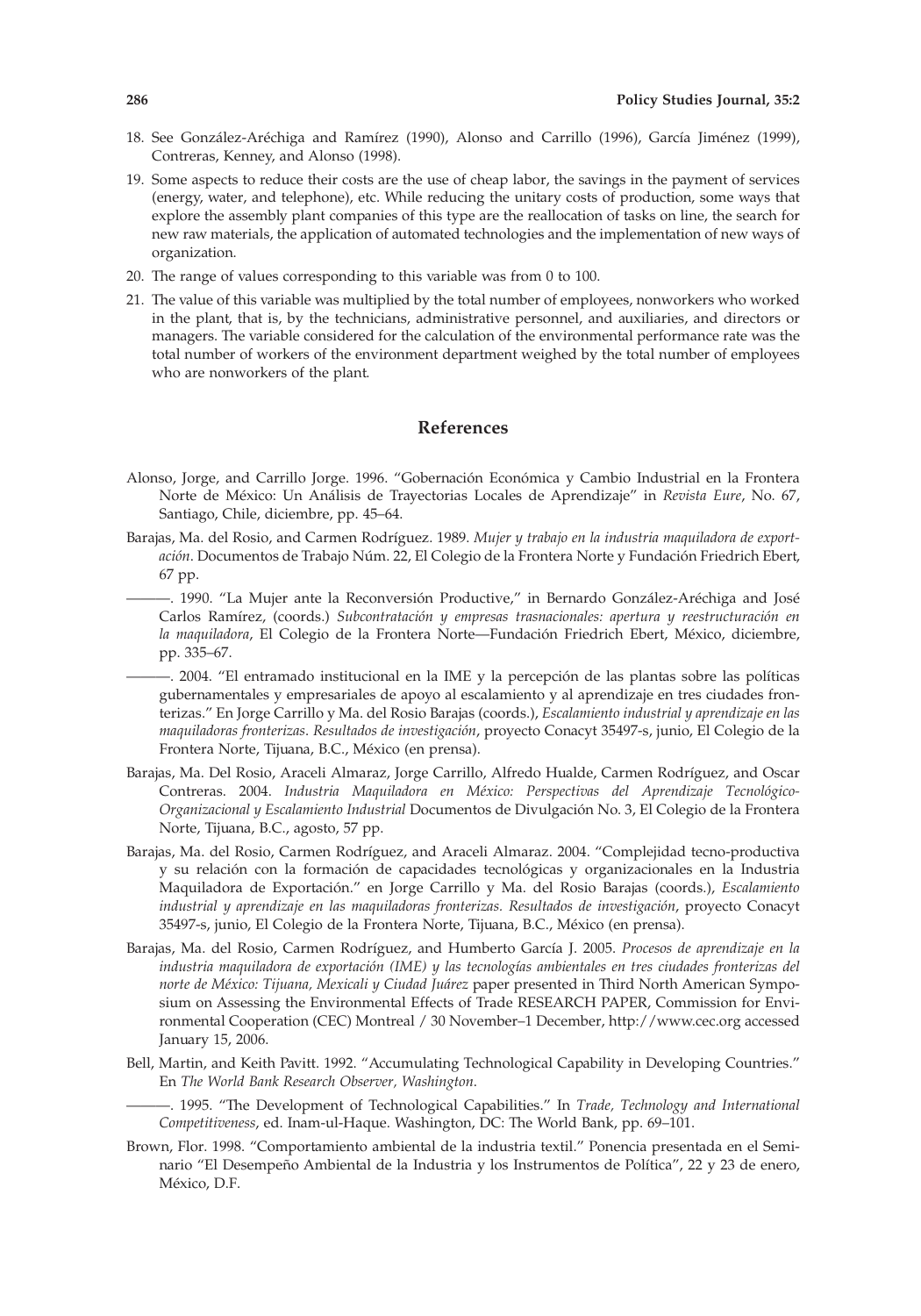#### **Barajas/Rodriguez/Garcia: Environmental Performance of Assembly Plants Industry 287**

- Brown. Flor, and Lilia Domínguez. 1989. "Nuevas tecnologías en la industria maquiladora de exportación." *Comercio Exterior* 39 (3): 215–23.
- Buitelaar, Rudolph, Ramon Padilla, and Ruth Urrutia. 1999. "Industria maquiladora y cambio técnico." *Revista De La CEPAL* 67: 133–52.
- Carrillo, Jorge, and A. Hualde. 1997. "Maquiladoras de tercera generación. El caso de Delphi-General Motors." *Comercio Exterior* 47 (9): 747–57.
- Carrillo, Jorge, and Humberto García Jiménez. 2003. "Escalamiento industrial y riesgos de trabajo: el papel de las certificaciones internacionales." *Comercio Exterior* 53 (7): 734–43.
- Carrillo, Jorge, and Redi Gomis. 2003. "Los retos de las maquiladoras ante la pérdida de competitividad." *Comercio Exterior* 53 (3): 318–27.
- Carrillo, Jorge, Michael Mortimore, and Jorge Alonso. 1999. *Competitividad y mercado de trabajo. Empresas de autopartes y de televisores en México*. México: Plaza y Valdés, UACJ y UAM.
- Carrillo, Jorge, Humberto García Jiménez, and Redi Gomis. 2004. "Desempeño ambiental y evolución productiva en la industria maquiladora de exportación." Comisión Económica para América Latina y el Caribe (CEPAL) (en prensa).
- Casalet, M. 2002. "Las redes insitucionales en la creación del capital social." In *Aglomeraciones y locales o clústers globales? Evolución empresarial e institucional en el norte de México*, ed. Jorge Carrillo. Mexico: El Colef/ Fundación Friedrich Ebert, 17–43.
- Constantino, Roberto. 1996. "Ambiente, tecnología e instituciones: el reto de un nuevo orden competitivo." *Comercio Exterior* 36 (10): 774–84.
- De la O, Eugenia, and Cirila Quintero, eds. 2002. *Globalización, trabajo y maquilas: las nuevas y viejas fronteras en México*. México: Ciesas/F. Ebert/Solidarity Center/Plaza y Valdés.
- Domínguez, Lilia. 1998. "Comportamiento ambiental de las empresas de la industria de fibras químicas en México." Ponencia presentada en el Seminario *El Desempeño Ambiental de la Industria y los Instrumentos de Política*, 22 y 23 de enero, México, D.F.

———. 2005. "Pequeña empresa y medio ambiente: un enfoque regional." *Economía Informa* 333: 26–46.

- Dosi, Giovanni, and Joseph Malerba. 1996. *Organization and Strategy in the Evolution of the Enterprise*. London: Macmillan Press.
- Dutrénit, Gabriela, and Alexandre Vera-Cruz. 2002. "Rompiendo paradigmas: acumulación de capacidades tecnológicas en la maquila de exportación." *Innovación & Competitividad* 2 (6): 11–15.
- El Colegio de la Frontera Norte (El Colef). 2002. "Encuesta Aprendizaje Tecnológico y Escalamiento Industrial en Plantas Maquiladoras, Departamento de Estudios Sociales, proyecto financiado por el CONACYT: 'Aprendizaje Tecnológico y Escalamiento Industrial: Perspectivas para la Formación de Capacidades de Innovación en la Maquiladora de México.' " núm. 35947's [\(http:/](http://www.maquiladoras.info)/ [www.maquiladoras.info](http://www.maquiladoras.info)), El Colegio de la Frontera Norte, Tijuana, B.C.
- Gallagher, Kevin. 2000. *Trade Liberalization and Industrial Pollution In Mexico: Lesson For the FTAA*. Medford, MA: Tufts University.
- García Jiménez, Humberto. 1999. "Trayectorias productivas y tecnología ambiental en la industria maquiladora electrónica de Tijuana." *Región y Sociedad* 11 (18): 35–72.

- Gerber, Jim. 1999. "Perspectivas de la maquiladora después del 2001." *Comercio Exterior* 49 (9): 789–815.
- Gerber, Jim, and Jorge Carrillo. 2002. "Are the Maquiladoras in Baja Competitive?: The Electronics and Auto Parts Sectors." Ponencia presentada en el Forum Fronterizo, San Diego Dialogue, San Diego, 18 de julio.
- ———. 2003. "Competitividad al debate: la experiencia de las maquiladoras mexicanas." *Revista Latinoamericana de Estudios del Trabajo* 8 (16): 7–29.
- González, Edgar L., and Ma. del Rosio Barajas. 2004. "Los procesos de aprendizaje en la industria electrónica maquiladora. Una senda predefinida?" In *La industria maquiladora mexicana: Aprendizajes tecnológicos, impactos regionales y entornos institucionales*, ed. Jorge Carrillo and Raquel Partida. Mexico: El Colef- U. de G., 19–67.

<sup>———. 2002. &</sup>quot;Trayectorias de cambio tecnológico ambiental en la industria maquiladora de exportación de Tijuana." *Comercio Exterior* 52 (3): 198–206.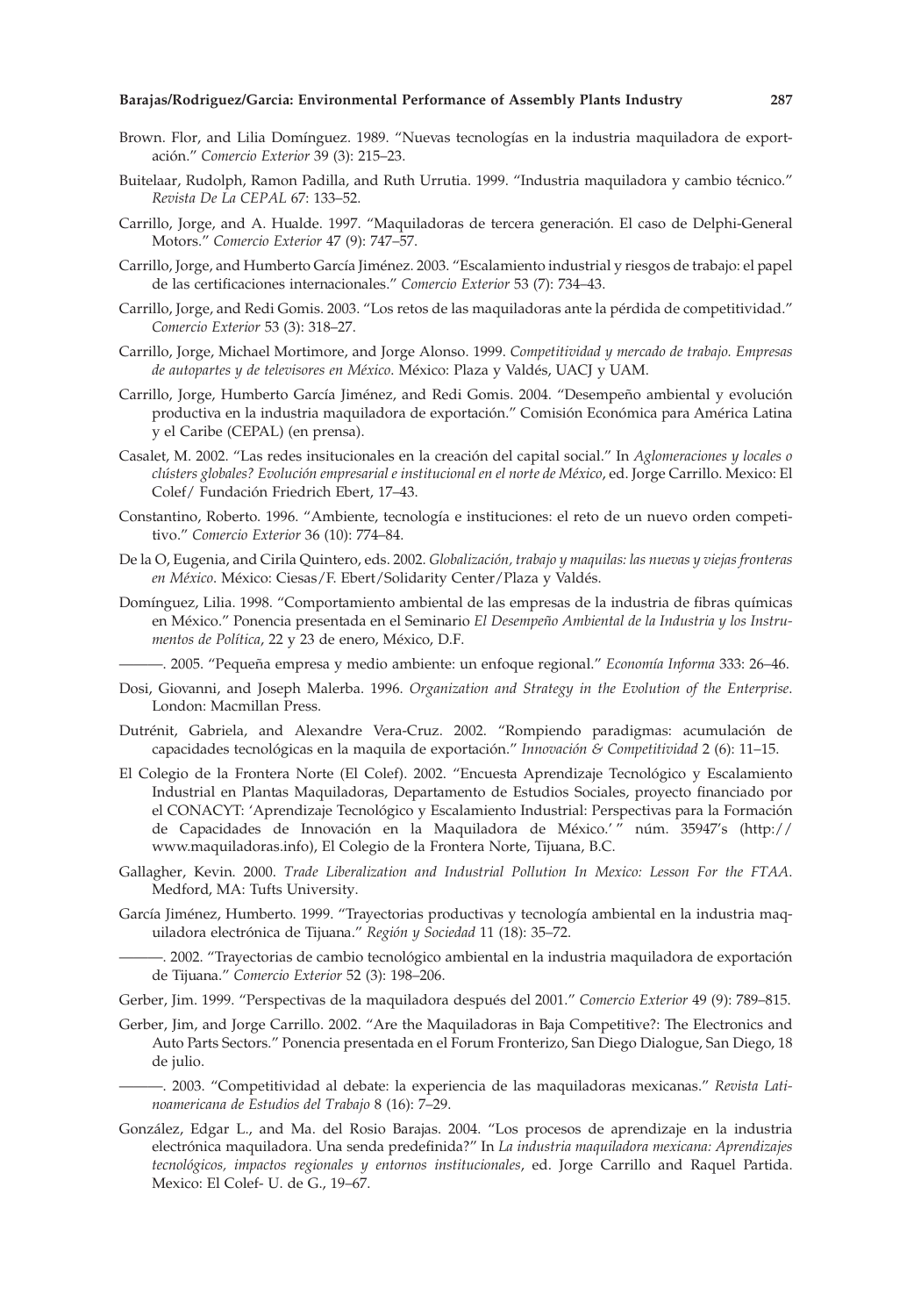- González-Aréchiga, Bernardo, and José Carlos Ramírez. 1990. "Perspectivas estructurales para la subcontratación en México" in *Subcontratación y Empresas Transnacionales. Apertura y reestructuración en la Maquiladora*, El Colegio de la Frontera Norte–Fundación Friedrich Ebert, México, D.F. December, pp. 17–45.
- Jenkins, Rhys. 2003. "La apertura comercial ¿ha creado paraísos de contaminadores en América Latina?" *Revista de la Cepal* núm. 80, agosto." *Santiago de Chile* 85–100.
- Kopinak, Kathryn. 2002. "Environmental Implications of New Mexican Industrial Investment: The Rise of Asian Origin Maquiladoras As Generators of Hazardous Waste." *Asian Journal of Latin American Studies* 15 (1): 91–120.
- Kopinak, Kathryn, and Saúl Guzmán García. 2005. "Hacia una nueva teoría de las maguiladoras mexicanas la cual considera los impactos del ambiente," in Jorge Carrillo and Claudia Schatan (Comps.) *El medio ambiente y la maquila en México: un problema ineludible*. México, Comisión Económica para América Latina y el Caribe (CEPAL), Sede Subregional de la CEPAL en México, September, pp. 203–250.
- Lara Valencia, Francisco. 2004. "Gestión conjunta del medio ambiente fronterizo y TLC: cambio institucional, actores locales y redes fronterizas." *Región y Sociedad* 16 (29): 75–107.
- Magnusson, Lars, and Jan Ottoson. 1997. *Evolutionary Economics and Path Dependence*. London: Edward Eldgar Press.
- Méndez, Elizabeth. 1995. "La industria maquiladora en Tijuana: riesgo ambiental y calidad de vida." *Comercio Exterior* 45 (2): 159–63.
- Mercado, Alfonso. 1999. "El papel de las normas ambientales y las estrategias corporativas en el desempeño ambiental de las empresas." El Colegio de México (El Colmex) y El Colegio de la Frontera Norte (El Colef).
	- ———. 2001. "El comportamiento de las maquiladoras con respecto al cumplimiento de la normas ambientales." Memoria de la "Conferencia Internacional: Libre Comercio, Integración y Futuro de la Industria Maquiladora. Producción Global y Trabajos Locales," Secretaría del Trabajo y Previsión Social y El Colegio de la Frontera Norte.
- Montalvo, Carlos C. 2002. *Environmental Policy and Technological Innovation: Why Do Firms Adopt or Reject New Technologies?* New Horizons in the Economics of Innovation Series. Cheltenham, UK: Edward Elgar.
	- ———. 2004. "Challenges for Cleaner Production in Internacional Manufacturing Subcontracting: The Case of Maquiladora Industry in Northern Mexico." *Frontera Norte* 16 (31): 69–100.
- Mortimore, Michael. 2000. "Conferencia Magistral." In "Conferencia Internacional: Libre Comercio, Integración y el Futuro de la Industria Maquiladora, Producción Global, Trabajadores Locales." El Colef, Tijuana, 19–21 de octubre.
- Muñoz Guzmán, Marco Antonio. 2004. *La contaminación ambiental y el derecho en México*, Tesis dectoral, Centro de Investigaciones Jurídico Políticas, Universidad Autónoma de Tlaxcala, México.
- Nauman, Talli. 2001. "Mexican Trade Policy: Trading Away the Future [Online]." *Borderlines* 9 (5): mayo, BIOS (Border Information Outreach Services), A project of the Interhemisferic Resource Center, Albuquerque, NM, EU, [\(http://www.us-mex.org\). A](http://www.us-mex.org)ccessed March 15, 2005.
- Nelson, Richard, and Sidney G. Winter. 1982. *An Evolutionary Theory of Economic Change*. Cambridge, MA: Harvard University Press/Belknap Press.
- Porter, Michael, and Class Van Der Linde. 1995. "Toward a New Conception of The Environmentecompetitivenes Relationship." *Journal of Economics Perspectives* 9 (4): 97–118.
- Red Mexicana de Acción Frente al Libre Comercio (RMALC) and Texas Center for Policy Studies. 2000. "El manejo de Residuos Peligrosos en los estados Fronterizos de México-Estados Unidos: Más preguntas que respuestas." La Neta-Proyecto Emisiones: Espacio Virtual, Ciudad de Mexico, D.F.Austin, Texas, febrero, segunda versión [Online]. [http://www.texascenter.org/btep/index.htm a](http://www.texascenter.org/btep/index.htm)nd [http://](http://www.laneta.apc.org/rmalc/rmalcesp.htm) [www.laneta.apc.org/rmalc/rmalcesp.htm.](http://www.laneta.apc.org/rmalc/rmalcesp.htm) Accessed February 20, 2005.
- Rojas, Paz. 1996. *El comportamiento ambiental de una maquiladora de componentes electrónicos y el efecto de los instrumentos económicos*. Tesis de Maestría en Economía Aplicada, El Colegio de la Frontera Norte Tijuana, B.C.